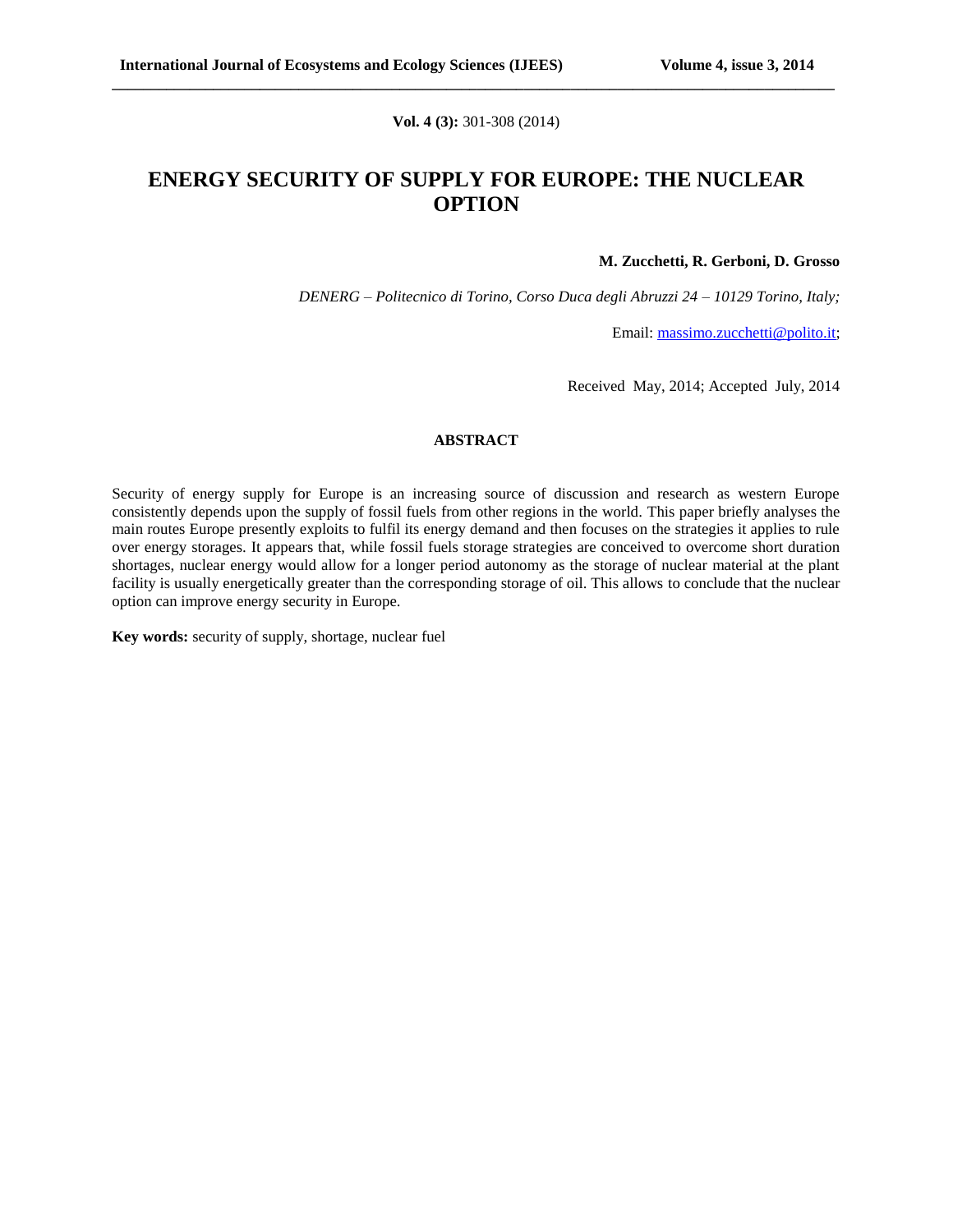**Vol. 4 (3):** 309-314 (2014)

**\_\_\_\_\_\_\_\_\_\_\_\_\_\_\_\_\_\_\_\_\_\_\_\_\_\_\_\_\_\_\_\_\_\_\_\_\_\_\_\_\_\_\_\_\_\_\_\_\_\_\_\_\_\_\_\_\_\_\_\_\_\_\_\_\_\_\_\_\_\_\_\_\_\_\_\_\_\_\_\_\_\_\_\_\_\_\_\_\_\_\_\_\_**

# **SEASONAL VARIATION OF HEAVY METALS (FE AND CU) IN RIVER GOMTI OF LUCKNOW CITY AND COMPARATIVE STUDY OF THEIR PHYTO ACCUMULATION BY TWO NATIVE MACROPHYTES** *TRAPA NATANS* **AND** *MIMULUS GLABRATUS*

**Sameer Chandra<sup>1</sup> , S.K. Rawat<sup>2</sup> , Rana P. Singh<sup>2</sup> , Sanjay K. Garg1\***

*<sup>1</sup>Department of Plant Sciences, MJP. Rohilkhand University, Bareilly-243006, U.P., India; <sup>2</sup>Department of Environmental Science, Babasaheb Bhimrao Ambedkar University, Lucknow-226025, U.P., India;*

\*Email: [gargskplantscience@gmail.com;](mailto:gargskplantscience@gmail.com)

Received May, 2014; Accepted July, 2014

#### **ABSTRACT**

This study evaluates temporal peculiarity of Fe and Cu in river Gomti during three consecutive years and assesses the efficiency of two native macrophytes *T. natans* and *M. glabratus* in accumulation/removal of pollutants under in-situ and ex-situ. During the year 2009 Fe concentration ranged between  $1.110$ -1.339 mg  $L<sup>-1</sup>$  and Cu from 0.008- $0.021$  mg L<sup>-1</sup> throughout pre-monsoon period whereas during post-monsoon Fe concentration was between 1.103-1.185 mg  $L^{-1}$  and Cu was recorded from 0.003-0.008 mg  $L^{-1}$ . During the year 2010 and 2011, Fe concentration ranged between 1.122-1.384 mg  $L^{-1}$  and Cu ranged from 0.010 -0.023 mg  $L^{-1}$  in pre-monsoon period and in postmonsoon Fe ranged from 1.082-1.184 mg  $L^{-1}$  and Cu ranged from 0.04-0.09 mg  $L^{-1}$  in Gomti river water. Removal of Fe by *T. natans* was 64.4% in net house and accumulation was 56% and at river site the accumulation was 45% whereas in *M. glabratus* 56.6% removal and 47.6% accumulation was noted in net house and at river site 36% accumulation was noticed. *T. natans* removed Cu by 60% and accumulated 46.6% whereas *M. glabratus* removed 53% and accumulated 33% in net house and at river site Cu accumulation was 37% in T. natans and 29% increment of Cu was observed in *M. glabratus*. It resulted that *T. natans* showed more potential than *M. glabratus* in bioaccumulation of Fe and Cu from water.

**Key words:** Bio-accumulation, Gomti river, Heavy metals, *M. glabratus, T. natans.*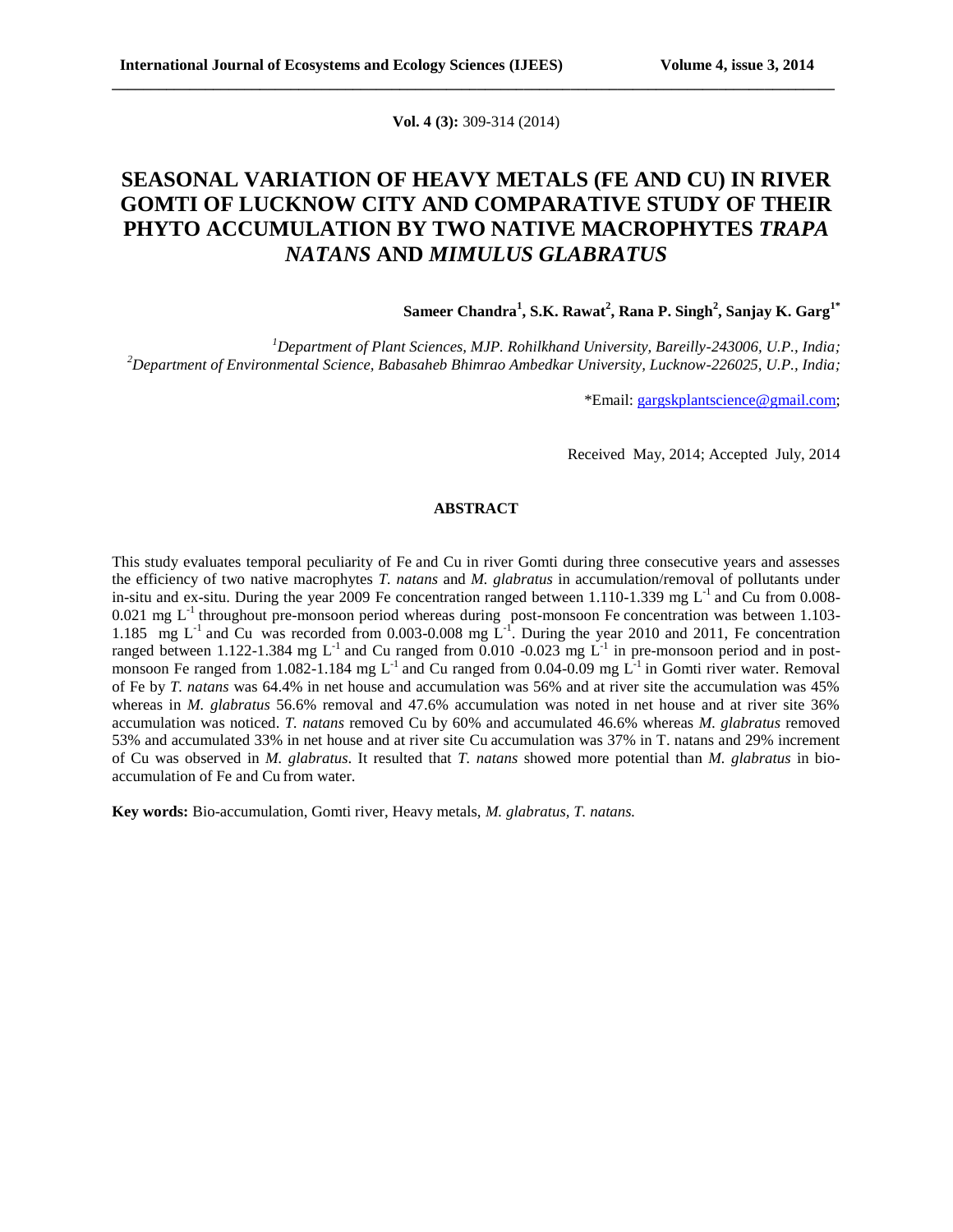### **Vol. 4 (3):** 315-322 (2014)

**\_\_\_\_\_\_\_\_\_\_\_\_\_\_\_\_\_\_\_\_\_\_\_\_\_\_\_\_\_\_\_\_\_\_\_\_\_\_\_\_\_\_\_\_\_\_\_\_\_\_\_\_\_\_\_\_\_\_\_\_\_\_\_\_\_\_\_\_\_\_\_\_\_\_\_\_\_\_\_\_\_\_\_\_\_\_\_\_\_\_\_\_\_**

# **ORGANIZATIONAL CULTURE AND SUSTAINABLE DEVELOPMENT: CASE STUDY MONTENEGRO**

#### **Gordana Nikčević**

*Faculty of Economics, 81 000 Podgorica, Montenegro*

Email: [gogan@t-com.me](mailto:gogan@t-com.me)

Received May, 2014; Accepted June, 2014

### **ABSTRACT**

Organizational culture is an integral part of each company's business. It is usually shaped by current trends in the society and represents a reflection of a society's dominant values. Organizational culture is often cited as a key component that should be an asset of sustainable development. A purpose of this paper is firstly to determine, through theoretical and then through a practical part, i.e. through certain characteristics of organizational culture in Montenegrin companies, to what extent and in which manner organizational culture of analyzed companies in Montenegro affects sustainable development concept. The research was carried out on a sample of 16 Montenegrin companies, i.e. 324 respondents. The results of this study may serve for better understanding and integration of appropriate organizational culture into the concept of sustainable development. Thus, the concept of sustainable development is fully defined and completed by this modern concept.

**Key words:** organizational culture, sustainable development, competitive advantage, management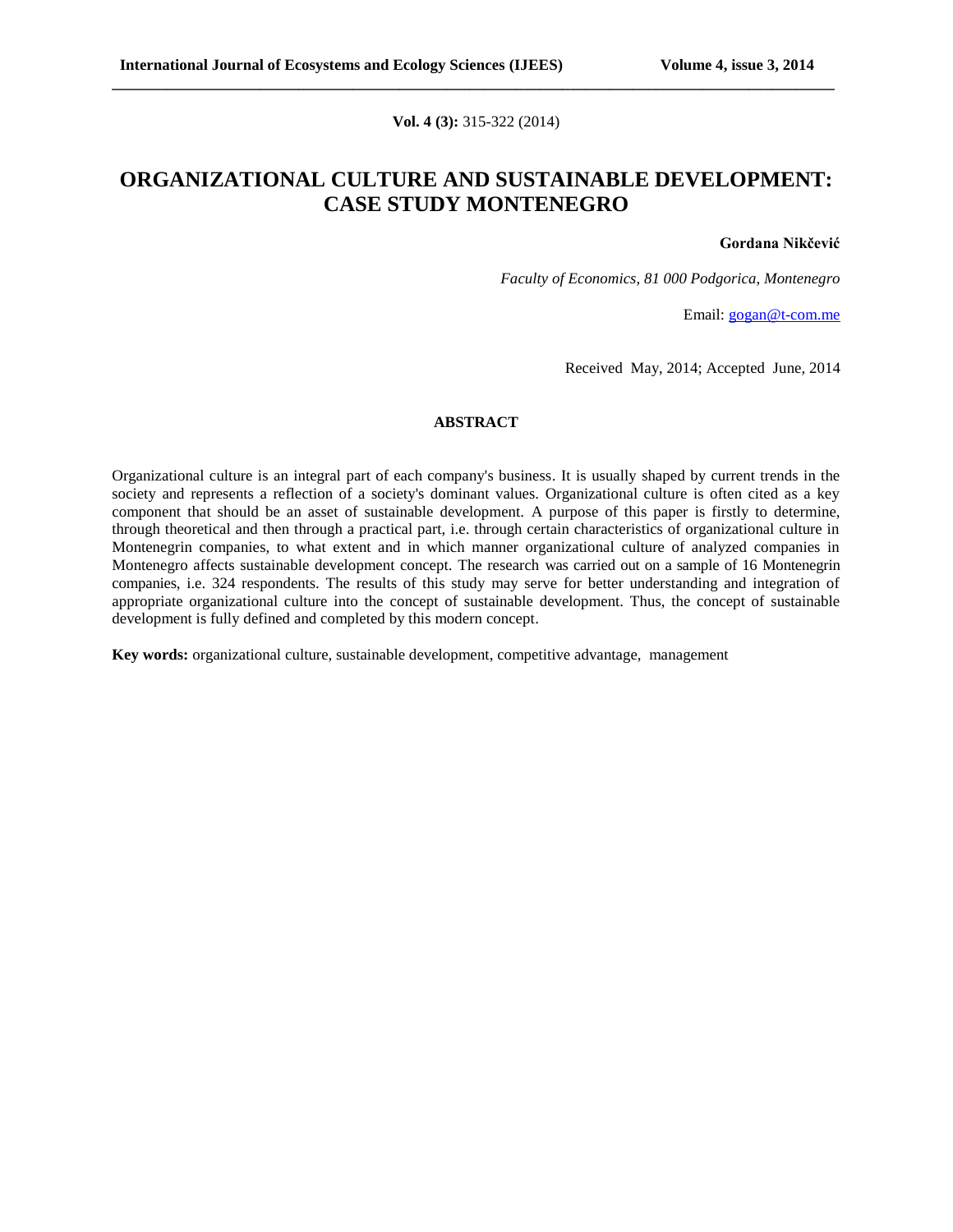**Vol. 4 (3):** 323-328 (2014)

**\_\_\_\_\_\_\_\_\_\_\_\_\_\_\_\_\_\_\_\_\_\_\_\_\_\_\_\_\_\_\_\_\_\_\_\_\_\_\_\_\_\_\_\_\_\_\_\_\_\_\_\_\_\_\_\_\_\_\_\_\_\_\_\_\_\_\_\_\_\_\_\_\_\_\_\_\_\_\_\_\_\_\_\_\_\_\_\_\_\_\_\_\_**

## **ECONOMIC AND FINANCIAL PROBLEMS IN GREENHOUSE INDUSTRY AND PROSPECTS OF ITS DEVELOPMENT**

**Flora Merko<sup>12</sup>, Henrieta Themelko<sup>2</sup> , Stilian Apostoli<sup>2</sup> , Mimoza Koka<sup>2</sup> , Eralda Shore<sup>3</sup>**

*<sup>1</sup>Financial at Ministry of Agriculture, Tirana, Albania; <sup>2</sup>Agricultural University of Tirana, Albania; 3 "IDEATEL" SHPK coordinator, Albania;*

Email: [floramerko@yahoo.it](mailto:floramerko@yahoo.it)

Received May, 2014; Accepted July, 2014

### **ABSTRACT**

Agriculture as one of the most important branches of the economy is estimated to have contributed significantly to economic growth, developing faster than other branches. During these years, in all Government programs, is constantly emphasized that the Ministry of Agriculture will give priority treatment to agricultural development policies in greenhouses products, through the fiscal and preferential policies, also with other supports for increasing the competitiveness at the market for specific products. Greenhouses represent the most advanced type of protected environments. Particularly, the production of vegetables in greenhouses, is a competitive activity, from which the society has the benefit of production in own country. Economic and financial analysis of various types of greenhouses, by calculating complex indicators, identifies the type more effective of them, and which type of greenhouses belongs to the future. The production in greenhouses needs for direct funding, which until now have been lacking due to financial inability and failure of the state system through bank lending. This sector needs longterm loans with low interest rates, which have lacked until now. Promoting the production in greenhouses needs a specific support in terms of customs policy, mainly for materials to build greenhouses and their equipment, and also the Governments subsidies for fuel and inputs of this sector. The goal here is to show which kind of greenhouse is more effective, which are the economic and financial problems in greenhouses and the prospects for the future of this industry.

**Key words:** greenhouses, agriculture financing, economic and financial analysis, construction technology, comparative advantages, critical point, SOWT, PAM.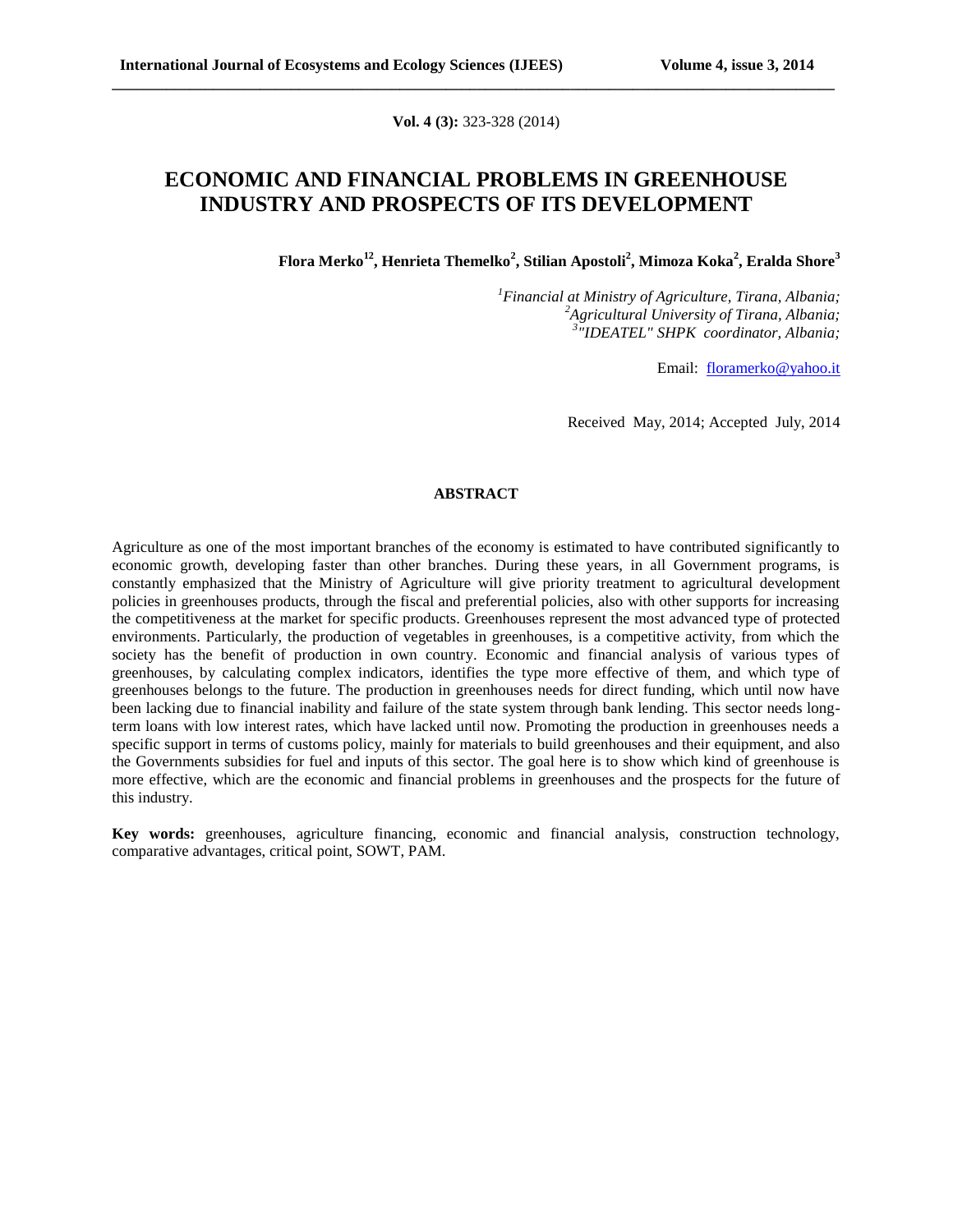**Vol. 4 (3):** 329-332 (2014)

**\_\_\_\_\_\_\_\_\_\_\_\_\_\_\_\_\_\_\_\_\_\_\_\_\_\_\_\_\_\_\_\_\_\_\_\_\_\_\_\_\_\_\_\_\_\_\_\_\_\_\_\_\_\_\_\_\_\_\_\_\_\_\_\_\_\_\_\_\_\_\_\_\_\_\_\_\_\_\_\_\_\_\_\_\_\_\_\_\_\_\_\_\_**

### **MICROSCOPY STUDY OF ZIEGLER-NATTA CATALYST: A TEST OF TEM (TRANSMISSION ELECTRON MICROSCOPY)**

**Adelaida Andoni<sup>1</sup> , John C. Chadwick<sup>2</sup> , Peter C. Thüne<sup>3</sup> , Hans (J.W.) Niemantsverdriet<sup>3</sup>**

*<sup>1</sup>University of Tirana, Faculty of Natural Sciences, Department of Chemistry, Tirana, Albania;* <sup>2</sup>*Eindhoven University of Technology, Laboratory of Polymer Chemistry, Eindhoven, The Netherland; <sup>3</sup>Eindhoven University of Technology, Schuit Institute of Catalysis Department of Inorganic Chemistry and Catalysis, Eindhoven, The Netherlands;*

Email: [adelaida.andoni@fshn.edu.al;](mailto:adelaida.andoni@fshn.edu.al) [adelaida.andoni@unitir.edu.al](mailto:adelaida.andoni@unitir.edu.al)

Received May, 2014; Accepted July, 2014

#### **ABSTRACT**

Planar Ziegler-Natta model catalysts are used to establish a preparation which resembles the industrial counterpart and to be active towards ethylene and propylene polymerization and most prominently to contribute in elucidation of MgCl<sub>2</sub> crystal structure. We set a high value on the planar model catalyst as the latter offers the unique possibility of applying the spincoat-impregnation followed by highly favorable opportunities for surface characterization and imaging. In this context, construction of a special TEM grid has enabled TEM analysis on flat silicon/silica wafers. The silica TEM substrate is composed of a silica window suspended in a silicon framework. The silica window permits the transmission of the electron beam. In other words TEM grids not only facilitate imaging on a flat model catalyst but they can serve as a catalytic support as well. The aim is to image by TEM,  $MgCl<sub>2</sub>$  crystals produced by Ostwald method on a TEM grid and compared them with the other planar model i.e. silica surface (no grids included on the flat surface).

**Keywords:** Ziegler-Natta catalyst, planar model, microscopy techniques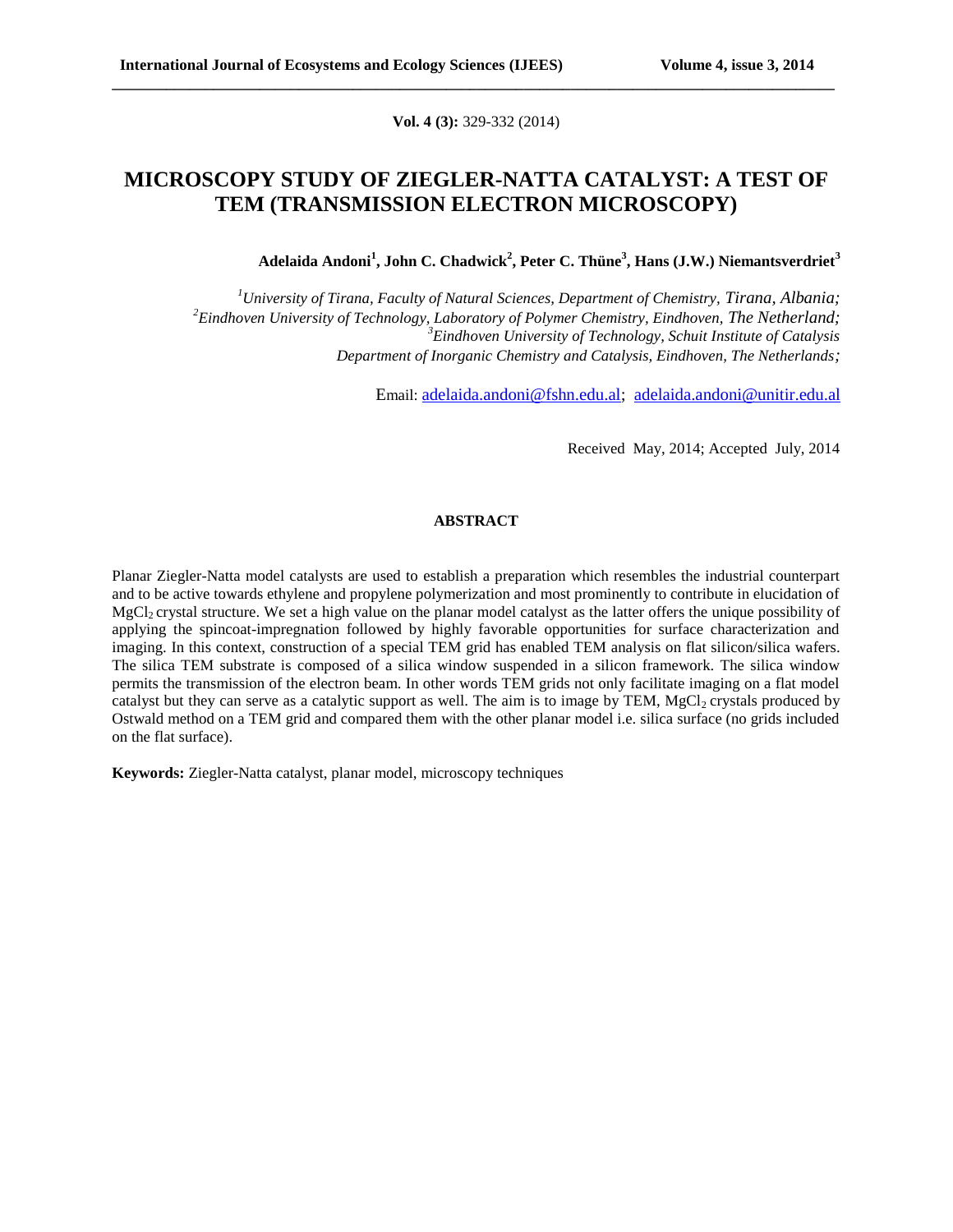#### **Vol. 4 (3):** 333-340 (2014)

**\_\_\_\_\_\_\_\_\_\_\_\_\_\_\_\_\_\_\_\_\_\_\_\_\_\_\_\_\_\_\_\_\_\_\_\_\_\_\_\_\_\_\_\_\_\_\_\_\_\_\_\_\_\_\_\_\_\_\_\_\_\_\_\_\_\_\_\_\_\_\_\_\_\_\_\_\_\_\_\_\_\_\_\_\_\_\_\_\_\_\_\_\_**

# **ZOOPLANKTON ABUNDANCE AND DIVERSITY IN LAKE OHRID, MACEDONIA**

**Dafina Guseska1\*, Orhideja Tasevska<sup>1</sup> , Goce Kostoski<sup>1</sup> , Dimitar Guseski<sup>2</sup>**

1\* *Department of zooplankton, Hydrobiological Institute, Ohrid, Macedonia;* <sup>2</sup>*Institute of Biology, Faculty of Natural Sciences and Mathematics, University "St. Cyril and Methodius*", *Skopje, Macedonia;*

\*E-mail: [guseska@yahoo.com](mailto:guseska@yahoo.com)

Received May, 2014; Accepted July, 2014

#### **ABSTRACT**

The zooplankton community structure and abundance in Lake Ohrid pelagic zone was studied throughout two annual cycles (January 2010 – October 2011). Copepods especially calanoids: *Eudiaptomus gracilis* and *Arctodiaptomus steindachneri* numerically dominated the community throughout the investigation period. The dominance of Copepoda in the communities, gives the copepod character of the zooplankton. Cladocerans were found all year round. The group was fourth in term of density. The mean density was 3% of total numbers over the whole study period. They represented a significant component of the zooplankton in the summer and autumn months when apart from the autochthonous species *Daphnia pulicaria* and *Bosmina longirostris,* two allochthonous species *Diaphanosoma birgei lacustris* (present in greater numerical values) and *Leptodora kindtii* were evidenced. Rotifers are present in zooplankton in small numbers during the whole year. The group was second to the Copepoda in term of density. Their maximum was evidenced in the summer and autumn months when *Kellicotia longispina* was predominant. The larval stages of *Dreissena (Carinodreissena) stankovici* are present in the Lake Ohrid zooplankton during the whole year; the group was third in term of density. No substantial differences in regard to results of previous investigations (1999-2009) were observed. The only difference is lower density of Cladocera in the summer-autumn period in comparison with previous investigations. The results of the comparison of different investigations confirm that the trophic state of pelagial region of Lake Ohrid may be classified as oligotrophic.

**Key words:** zooplankton, seasonal dynamics, Lake Ohrid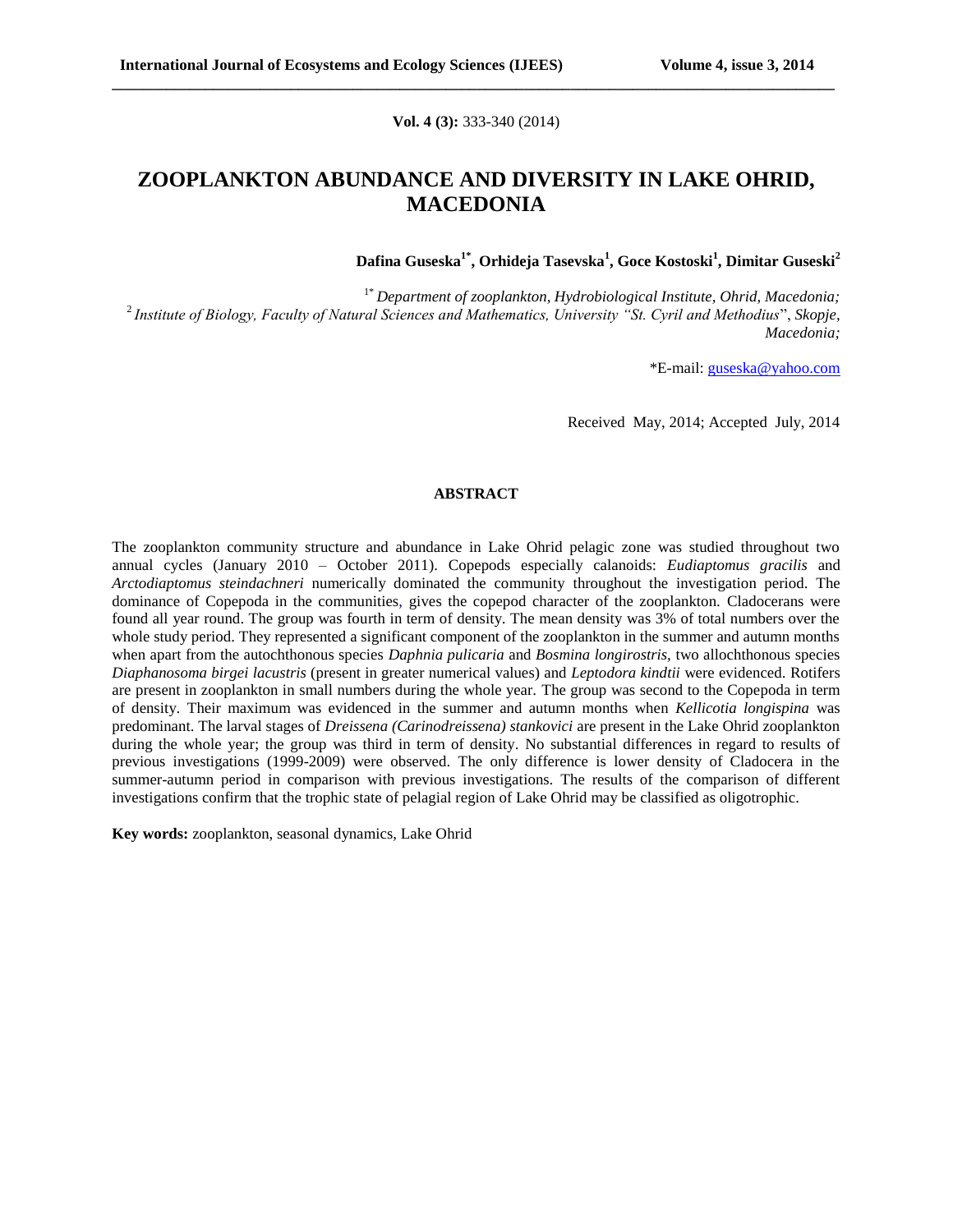**Vol. 4 (3):** 341-346 (2014)

**\_\_\_\_\_\_\_\_\_\_\_\_\_\_\_\_\_\_\_\_\_\_\_\_\_\_\_\_\_\_\_\_\_\_\_\_\_\_\_\_\_\_\_\_\_\_\_\_\_\_\_\_\_\_\_\_\_\_\_\_\_\_\_\_\_\_\_\_\_\_\_\_\_\_\_\_\_\_\_\_\_\_\_\_\_\_\_\_\_\_\_\_\_**

### **ANALYSIS ON OLIVE CULTIVATION IN ALBANIA**

**Erdit Nesturi, Stilian Apostoli, Edmond Kadiu**

*Agricultural University of Tirana, Albania*

Email: [erditnesturi@yahoo.com](mailto:erditnesturi@yahoo.com)

Received May, 2014; Accepted July, 2014

#### **ABSTRACT**

The material means to analyses the olive cultivation sector on three key moments. - At start, is given the situation of olive cultivation for the 2000-2001 period and the features that characterize it. It is sectioned and focused, with a deepening trend. Results developed in width and depth and has received features an organic agriculture. The report of olives in production / total olives varies from 33% to 77%, which indicates non-small reserves for olive production, but also good olive oil reserves, etc...- Secondly, it is analyzed the prospect of developing new olive groves for the years 2000 - 2011 (it is marked a continuously increasing, over 5 times), and an additive project of 20 million roots (60 thousand hectares) by 2022. The distinguishing feature is the intensive and super intensive development as a new occurrence in the perspective of agricultural development in general. This aspect is analyzed with the issues related to the rehabilitation of existing olive groves, where 68% of them are 50 years old.- Third, financial-economic analysis is made, indicating that olive production for 2000-2011 has nearly doubled, with the trend to be 12 times greater in 2022/2010. Olive oil also increased by 3.6 times and is estimated to be 4.4 times more in 2022/2010. It is estimated that the income will have a significant increase of 18 times in 2022/2010 and starting in 2018 there will be an investment repayment.

**Key words:** - Olive cultivation, super intensive olives, structures of cultivars, total cost Income, investment repayment, regionalization and concentration of olives, Direct financial support.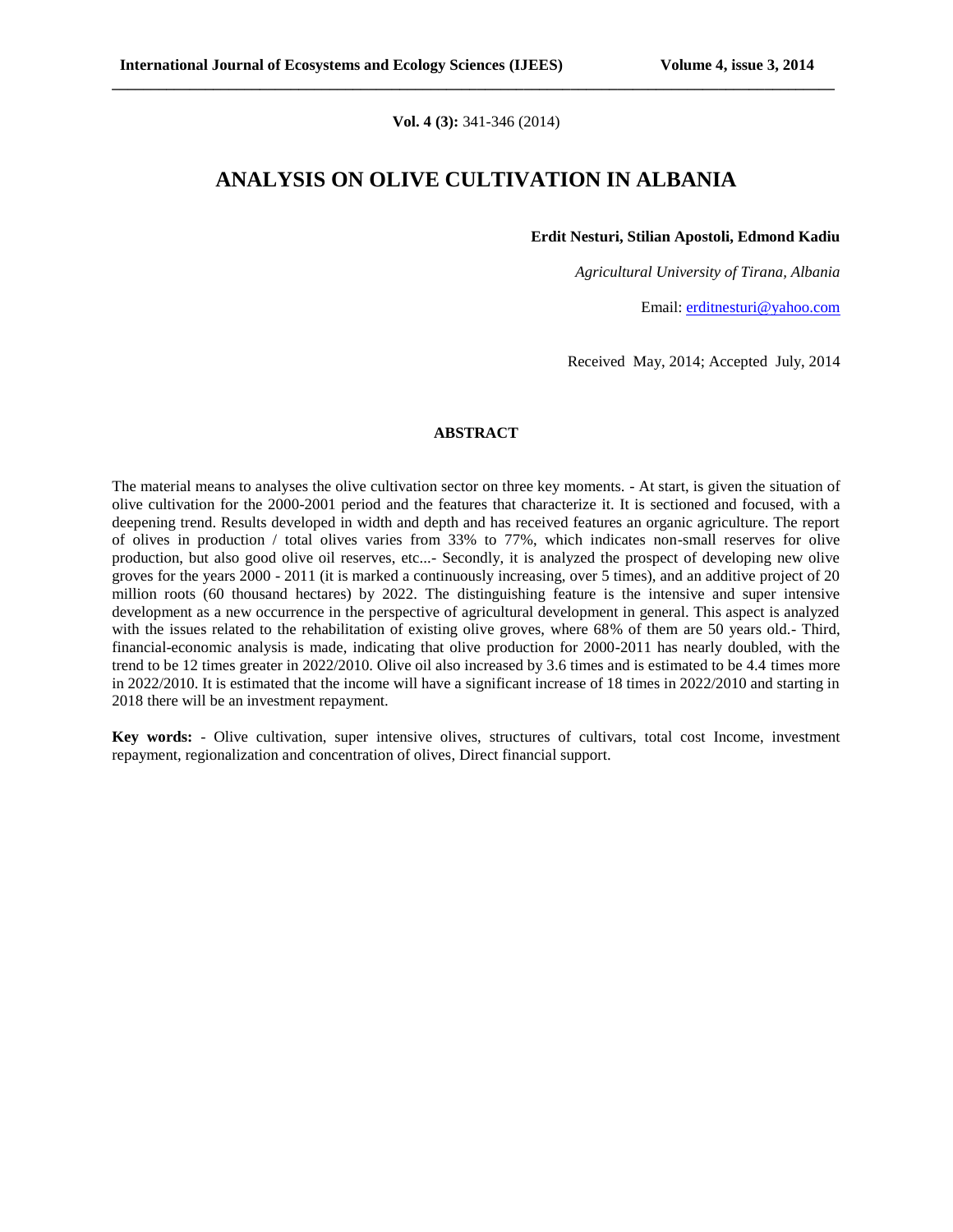**Vol. 4 (3):** 347-352 (2014)

**\_\_\_\_\_\_\_\_\_\_\_\_\_\_\_\_\_\_\_\_\_\_\_\_\_\_\_\_\_\_\_\_\_\_\_\_\_\_\_\_\_\_\_\_\_\_\_\_\_\_\_\_\_\_\_\_\_\_\_\_\_\_\_\_\_\_\_\_\_\_\_\_\_\_\_\_\_\_\_\_\_\_\_\_\_\_\_\_\_\_\_\_\_**

### **FACTORS INFLUENCING THE SULFATE RESISTANCE OF CONRETE**

#### **Denisa Demi**

*Fushë - Kruja Cement Factory, Tirana, Albania;*

E-mail: [denisademi@yahoo.com](mailto:denisademi@yahoo.com)

Received May, 2014; Accepted July, 2014

#### **ABSTRACT**

Cement is the most popular building material for the civil engineering structure. The performance of these structures in the terms of stability and strength has resisted by time, but the life span of these structures has been always a concern. From the environmental aspect this is becoming chemically more aggressive. Atmosphere is found to have increment of sulfur dioxide concentrations, carbon dioxide and chloride concentrations. Sulfur oxides are harmful for the concrete, whereas chloride is harmful for the reinforcing steel. As e consequence, the life span of the reinforced concrete structures is evidently threatened compared to the estimated life span for almost 90 years. The impact of sulfate ions in deterioration of concrete is studied intensively. Concrete is the most widely used material, because of its performance in the concrete strengths. But a serious problem might come by a result of the chemical attack, concrete cracks and consequently the deterioration of concrete. The reaction of sulfate ions  $(SO<sub>4</sub><sup>2</sup>)$  with the cement hydrated products is a volume increasing reaction, which leads to changing in volume and it is shown as sulfate attack of concrete. Based on the available literature, this study presents the use of composite cements, which by time will be affected by the parameters related to the sulfate resistance of cement and concrete.

**Key words:** concrete, mortar, sulfate resistance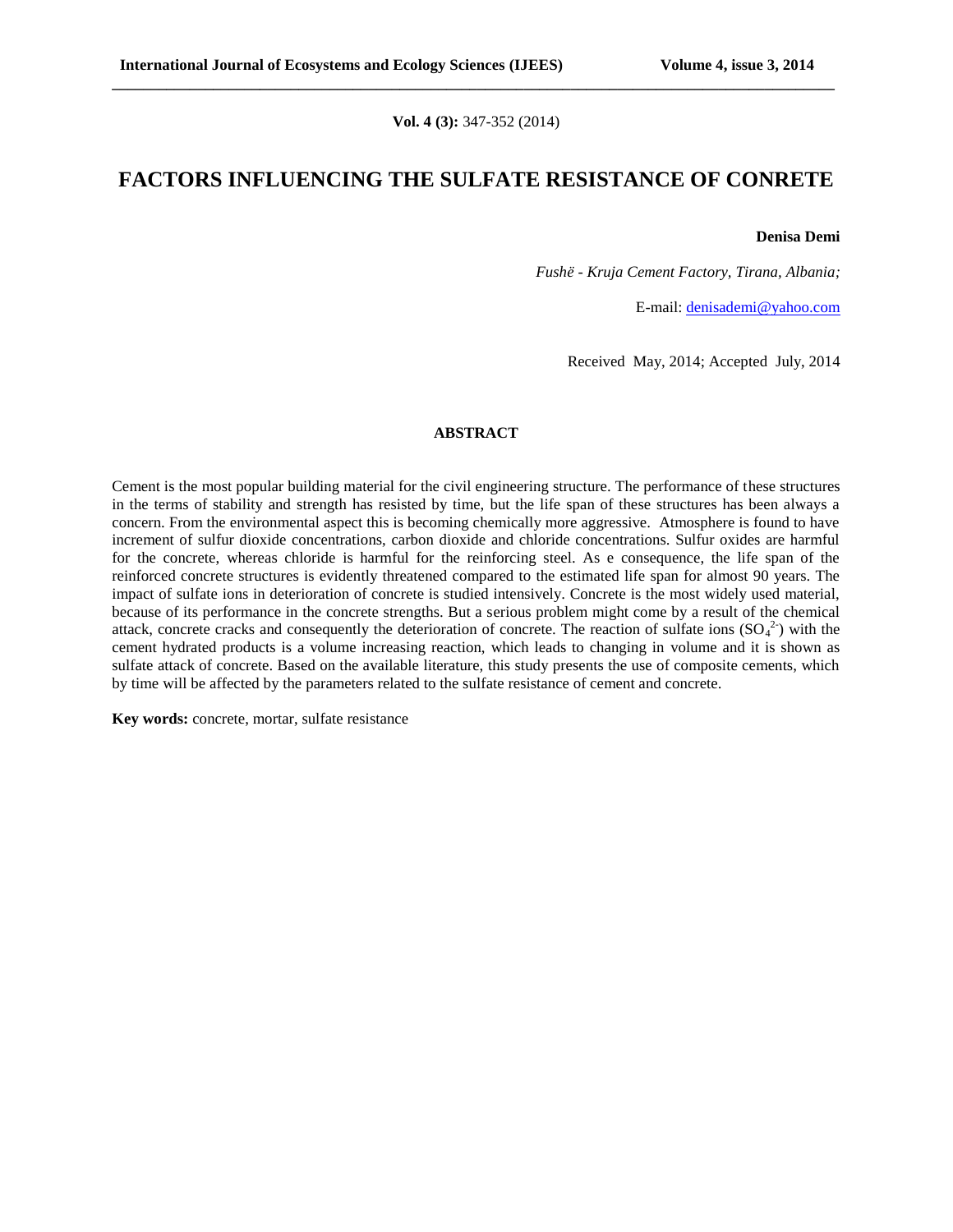**Vol. 4 (3):** 353-358 (2014)

**\_\_\_\_\_\_\_\_\_\_\_\_\_\_\_\_\_\_\_\_\_\_\_\_\_\_\_\_\_\_\_\_\_\_\_\_\_\_\_\_\_\_\_\_\_\_\_\_\_\_\_\_\_\_\_\_\_\_\_\_\_\_\_\_\_\_\_\_\_\_\_\_\_\_\_\_\_\_\_\_\_\_\_\_\_\_\_\_\_\_\_\_\_**

# **ATMOSPHERIC DEPOSITION OF HEAVY METALS IN THE SOUTHERN ALBANIA STUDIED BY MOSS BIOMONITORING USING ICP-AES TECHNIQUE**

### **Majlinda Terpo<sup>1</sup> , Majlinda Vasjari<sup>2</sup> , Romeo Mano<sup>3</sup> , Dhori Terpo<sup>3</sup> , Marsela Çomo<sup>1</sup> , Marie Agolli<sup>1</sup>**

 *Biochemistry Department, Faculty of Natural Sciences, University "Eqrem Çabej", Gjirokastra, Albania; Chemistry Department, Faculty of Natural Sciences, University of Tirana, Albania; Department of Mathematics & Computer sciences, Faculty of Natural Sciences, University "Eqrem Çabej", Gjirokastra, Albania;*

Email: [mterpo@yahoo.com](mailto:mterpo@yahoo.com)

Received May, 2014; Accepted July, 2014

### **ABSTRACT**

The bioaccumulation of lead, copper, zinc and cadmium in moss collected from polluted and unpolluted areas is presented in this work. Heavy metals are ubiquitous pollutants which are persistent and get transferred from one tropic level to another. The ability of mosses to passively accumulate heavy metals from dry and wet deposition have made them excellent biomonitors of metal deposition in the environment. Samples of the terrestrial moss *Hypnum cupressiforme* were collected in September - October 2010 from 17 sites according to the guidelines of the LRTAP Convention – ICP Vegetation. Collected moss samples were cleaned and totally digested by using microwave digestion system. The content of elements was determined by atomic emission spectrometry with inductively coupled plasma (ICP-AES). Geographical distribution maps of the elements over the sampled territory were constructed using GIS technology. The results were compared with the results obtained in some other neighboring countries and Norway as a pristine area. The most contaminated sites with Cd, Pb, Cu and Zn are those with high vehicular movement and high population density.

**Keywords:** atmospheric pollution, lead, copper, zinc, cadmium, biomonitoring, moss, ICP-AES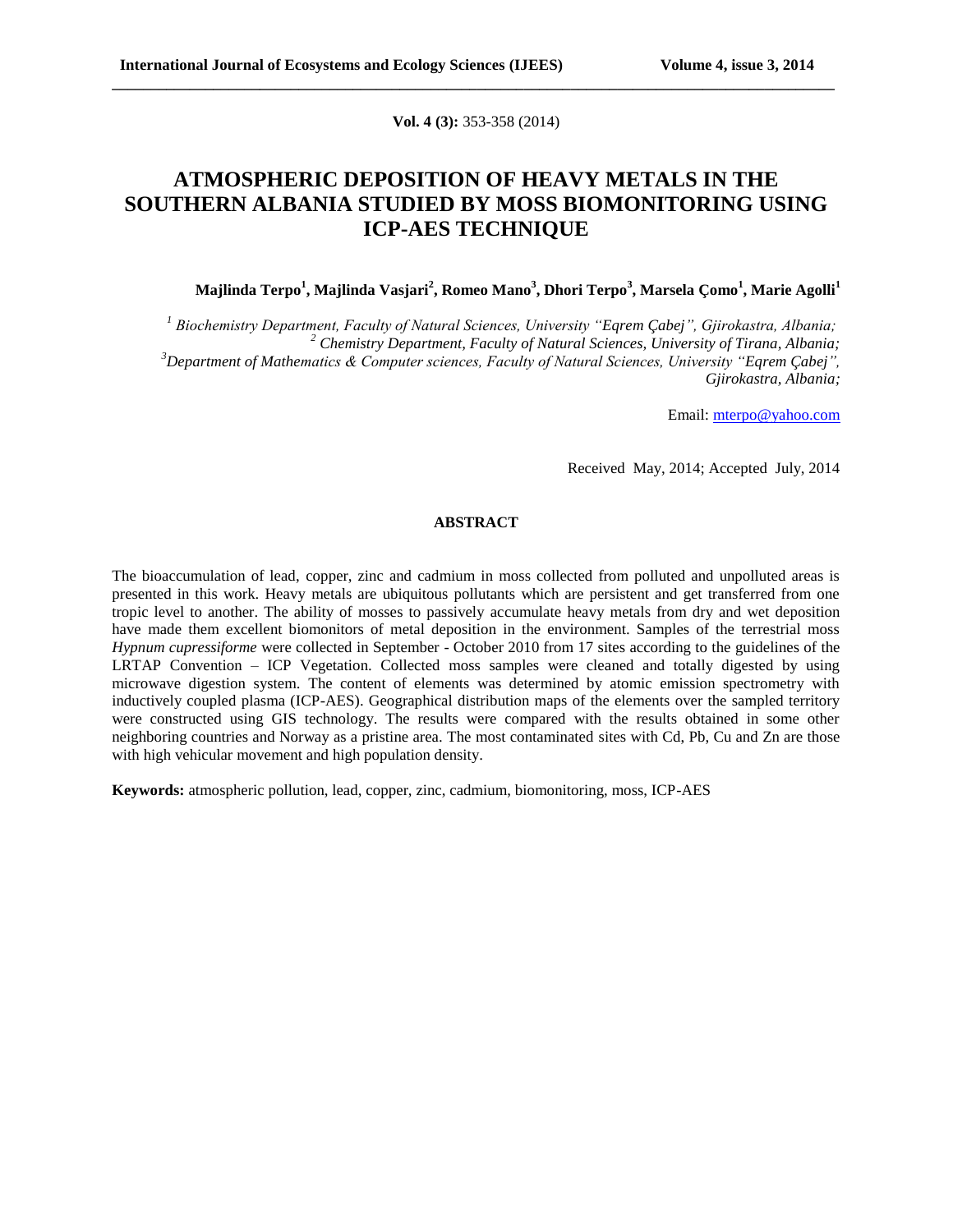**Vol. 4 (3):** 359-364 (2014)

**\_\_\_\_\_\_\_\_\_\_\_\_\_\_\_\_\_\_\_\_\_\_\_\_\_\_\_\_\_\_\_\_\_\_\_\_\_\_\_\_\_\_\_\_\_\_\_\_\_\_\_\_\_\_\_\_\_\_\_\_\_\_\_\_\_\_\_\_\_\_\_\_\_\_\_\_\_\_\_\_\_\_\_\_\_\_\_\_\_\_\_\_\_**

## **PREVALENCE OF BRUCELLOSIS IN THE DISTRICT OF GJIROKASTRA FOR THE YEARS 2003-2013 AND IT`S REDUCTION THROUGH THE USE OF TREATMENT CHEMICALS**

**M. Agolli<sup>1</sup> , M. Terpo<sup>2</sup> , Dh. Terpo<sup>3</sup> , E.Meçi<sup>2</sup>**

*<sup>1</sup>University "Eqrem Çabej", Gjirokastra, Albania; <sup>2</sup>University of Tirana, Albania;*

Email: [agollimaria@yahoo.com](mailto:agollimaria@yahoo.com)

Received May, 2014; Accepted July, 2014

### **ABSTRACT**

Brucellosis is a bacterial infectious disease caused by Brucella melitensis. The infection from Brucella melitensis is a known fact and one of the most important challenges to human health, having big economic and financial consequences, especially in countries where the disease is endemic, such as Albania. In the last 20 years the frequency of the spread of zoonozes in Albania is increasing in a considerable way, especially in the southern and south-eastern region where it is more vulnerable. The knowledge regarding the frequency of brucellosis, the time, space and age dynamics and the ways of its transmission are the purpose of this study. The exploring of the structure of the brucellosis infection enables the presentation of a more complete picture on its epidemiological prophylaxis and on the identification of the mechanisms and links that can interact to prevent and eliminate the brucellosis infection in human beings.

**Key words:** brucellosis, zoonozes, serologic method, epidemiology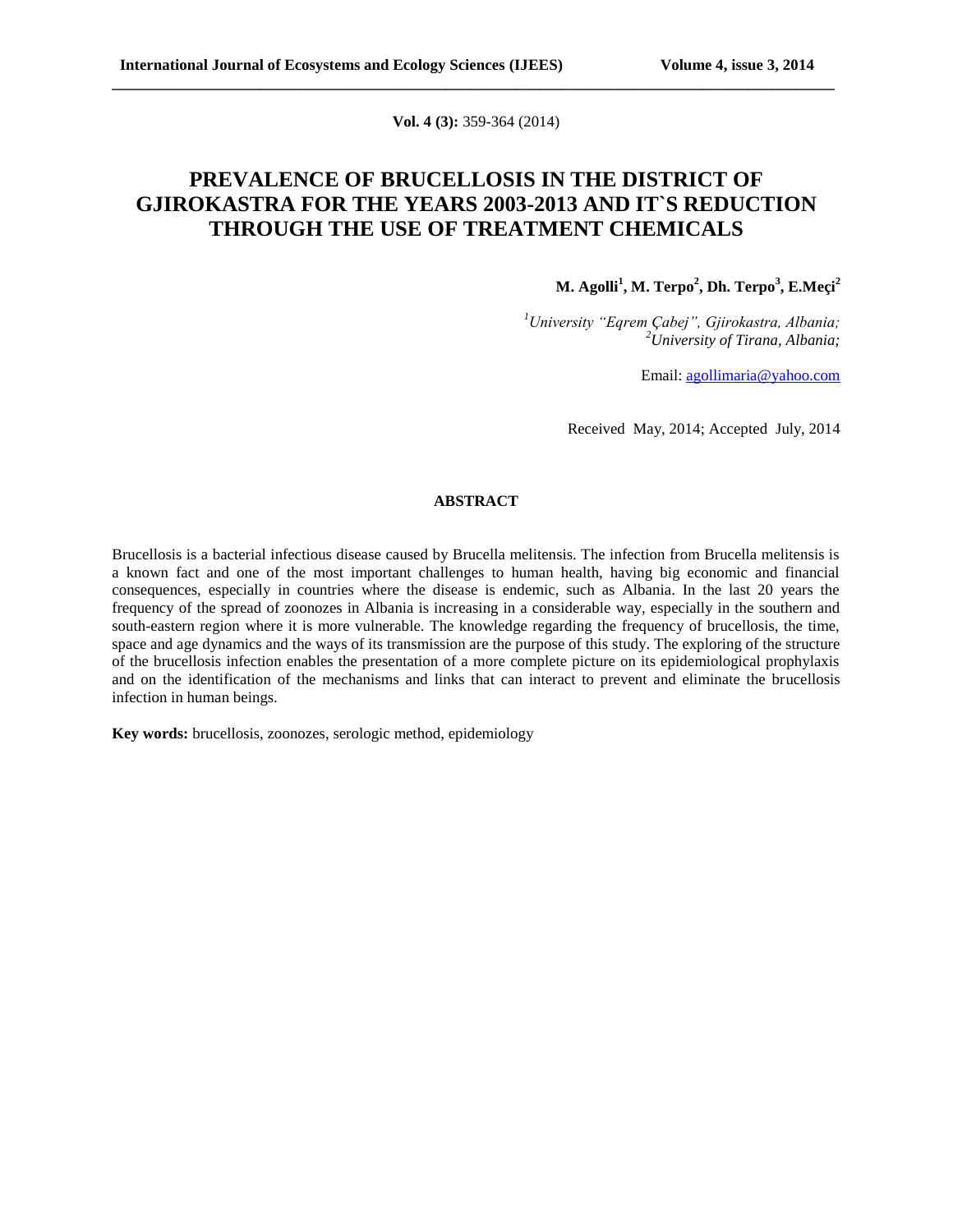**Vol. 4 (3):** 365-376 (2014)

**\_\_\_\_\_\_\_\_\_\_\_\_\_\_\_\_\_\_\_\_\_\_\_\_\_\_\_\_\_\_\_\_\_\_\_\_\_\_\_\_\_\_\_\_\_\_\_\_\_\_\_\_\_\_\_\_\_\_\_\_\_\_\_\_\_\_\_\_\_\_\_\_\_\_\_\_\_\_\_\_\_\_\_\_\_\_\_\_\_\_\_\_\_**

## **MODELS AND SCENARIOS FOR ENERGY PLANNING: ALBANIA VERSUS ITALY CASE STUDIES**

#### **Massimo Zucchetti, Raffaella Gerboni, Daniele Grosso**

*<sup>1</sup>DENERG – Politecnico di Torino, Corso Duca degli Abruzzi 24 – 10129 Torino, Italy;*

Email: [massimo.zucchetti@polito.it;](mailto:massimo.zucchetti@polito.it)

Received May, 2014; Accepted July, 2014

#### **ABSTRACT**

Italy and Albania are facing similar energy issues: a scarce domestic production and a reliance on foreign supply. For both as for the rest of Europe,  $CO<sub>2</sub>$  emissions are under strict control in order to reach the self-imposed environmental targets. The present situation of the Albanian energy sector highlights also a high dependency from hydropower generation: this represents vulnerability in the long term, as water flows are generally not constant and the effect of climate changes might impact on the predictability and on the producibility of such a technology. The Albanian electricity network is also affected by high loss rates (reaching peaks of 30%). Starting from the analysis of the present situation, the study provides also some results of a forecast exercise where the possible role of Albania as a gas player (due to its strategic position) might represent a solution in view of a diversification of fuels, which is becoming increasingly necessary. The exercise is performed making use of a model developed within the EU REACCESS project which allows to evaluate the optimal energy supply mix under the cost point of view, taking into account all the technological and economical details of the energy solutions, infrastructures and processes involved. The model also foresees the possibility to take into account for the geopolitical risk posed by some countries. The comparative analysis with Italy shows how the two countries, although with very different orders of magnitude, represent a possible South Europe hub for gas delivery to the rest of the continent.

**Keywords:** security of supply, natural gas, risk, energy corridors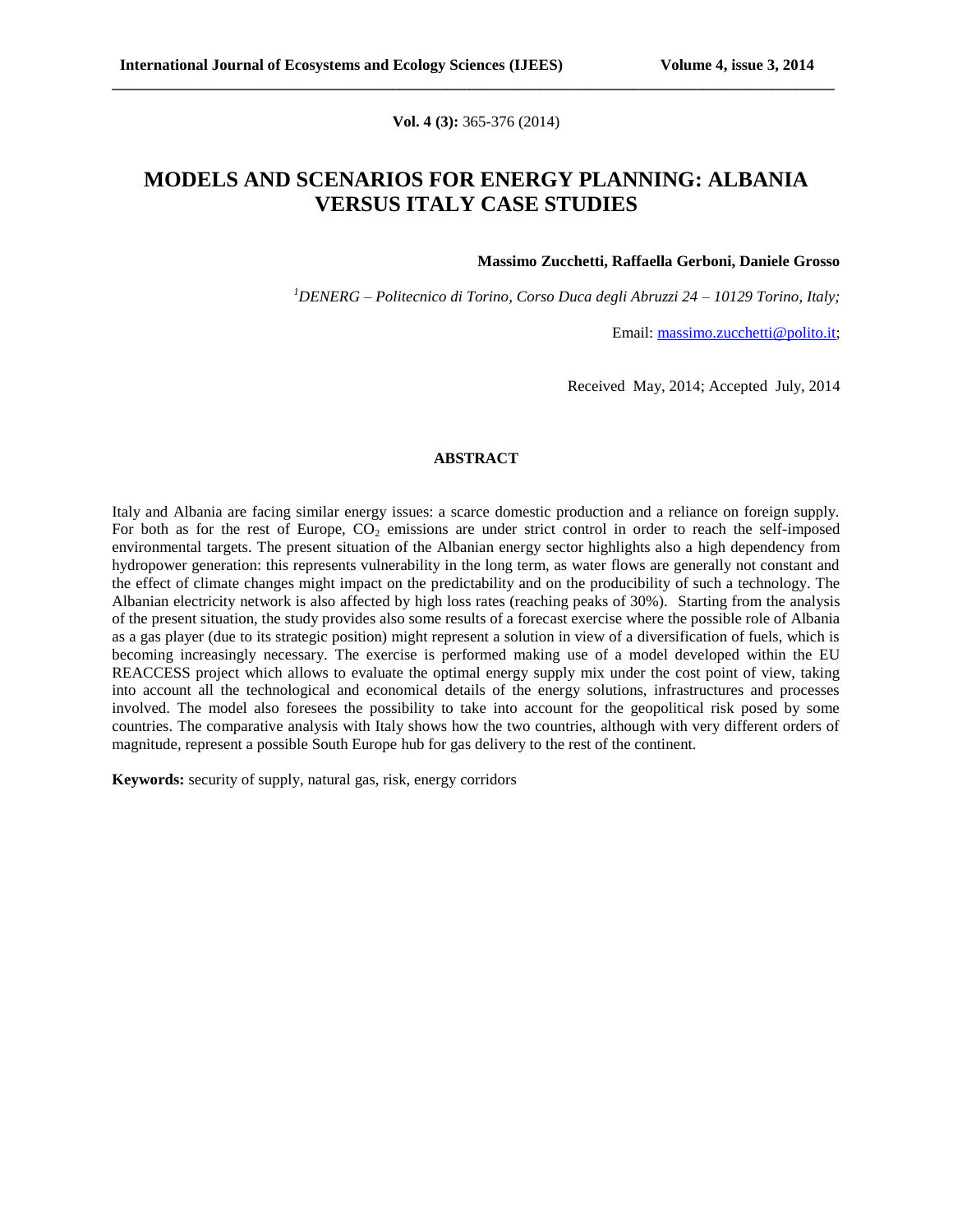**Vol. 4 (3):** 377-382 (2014)

**\_\_\_\_\_\_\_\_\_\_\_\_\_\_\_\_\_\_\_\_\_\_\_\_\_\_\_\_\_\_\_\_\_\_\_\_\_\_\_\_\_\_\_\_\_\_\_\_\_\_\_\_\_\_\_\_\_\_\_\_\_\_\_\_\_\_\_\_\_\_\_\_\_\_\_\_\_\_\_\_\_\_\_\_\_\_\_\_\_\_\_\_\_**

## **EVALUATION OF CHOP REGIMEN TOXICITY IN PATIENTS WITH NON HODGKIN'S LYMPHOMA**

### **Arjana Durbaku<sup>1</sup> , Arben Ivanaj<sup>2</sup> , Majlinda Kokciu<sup>3</sup>**

*<sup>1</sup>Oncologic Service, University Hospital Center "Mother Theresa", Tirana-Albania; <sup>2</sup>Hematologic Service, University Hospital Center "Mother Theresa", Tirana-Albania; <sup>3</sup>Clinical-Biochemical Laboratory, University Hospital Center "Mother Theresa" Tirana-Albania;*

Email: [durbakuarjana@gmail.com;](mailto:durbakuarjana@gmail.com) [aivanaj@yahoo.fr;](mailto:aivanaj@yahoo.fr) [kocium@gmail.com](mailto:kocium@gmail.com)

Received May, 2014; Accepted July, 2014

#### **ABSTRACT**

Non-Hodgkin's lymphoma (NHL) is the most common hematologic cancer among adults in the world. Evidences imply that multicyclic CHOP chemotherapy may improve the treatment outcome in intermediate grade NHL. The objective is to evaluate the adverse effects of CHOP therapy on hematological and gastrointestinal parameters with each cycle of chemotherapy. This is a prospective study conducted at Oncological Service at University Hospital Centre "Mother Theresa" with NHL patients receiving 6-8 cycles of CHOP chemotherapy. After 8 chemotherapeutic cycles, 20% patients represented healthy living, whereas 64% patients showed grade 1 and 16% subjects showed grade 2 adverse events, p<0.01. As chemotherapy cycles progressed 48% of the patients had grade 2, 16% of the patients had grade 3 anemia and 8% subjects had grade 4 anemia after the 8th cycles. Nausea was a persistent problem and the severity increased with each cycle and few subjects had grade 3 nausea. Irrespective of the grades, nausea was encountered in 52% of subjects in the fourth cycle followed by 75% in the eighth cycle. Vomiting occurred in about 21% subjects by the eighth cycle. The CHOP chemotherapy protocol was well tolerated by majority of the patients.

**Keywords:** NHL, CHOP chemotherapy, toxicity pattern.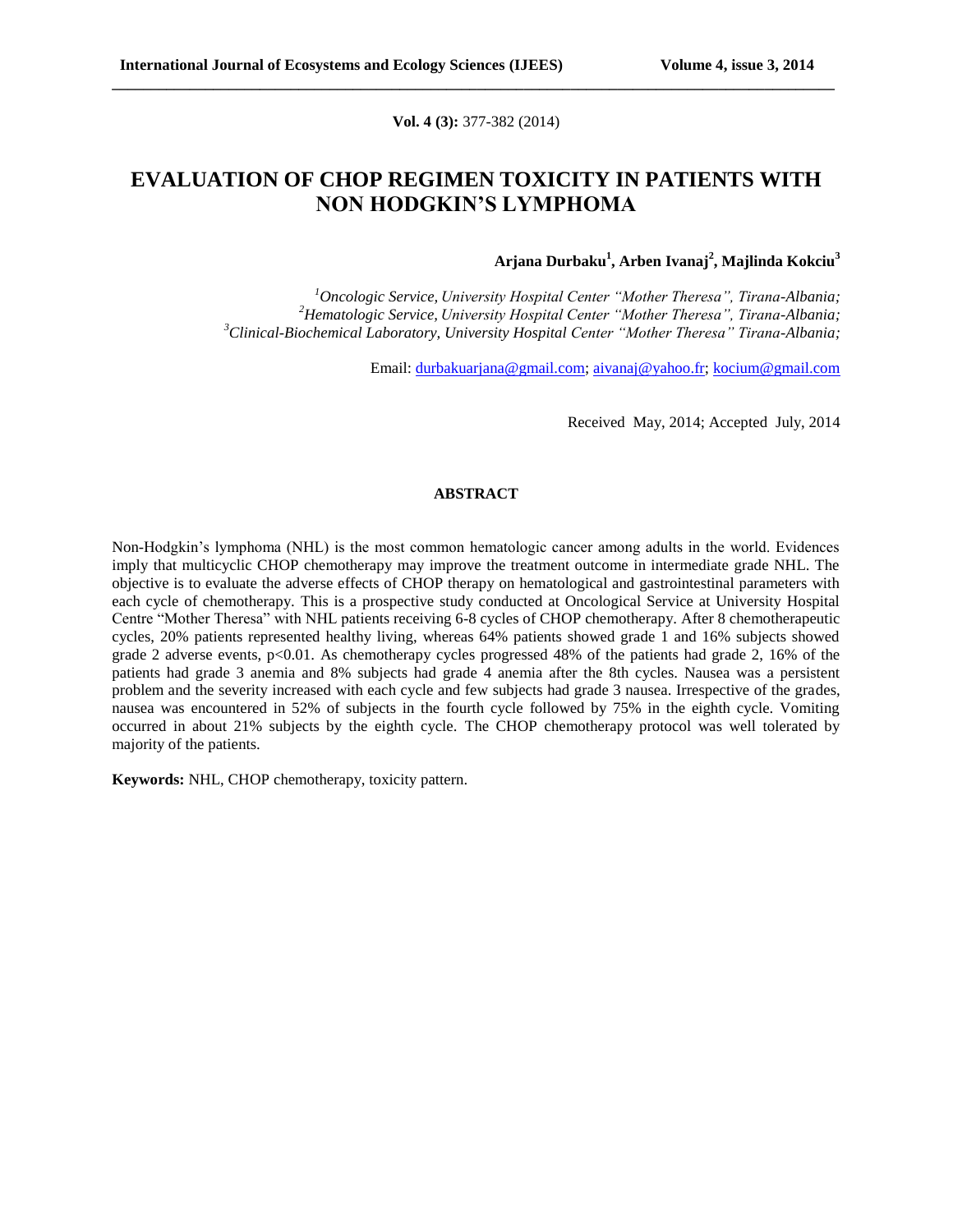**Vol. 4 (3):** 383-386 (2014)

**\_\_\_\_\_\_\_\_\_\_\_\_\_\_\_\_\_\_\_\_\_\_\_\_\_\_\_\_\_\_\_\_\_\_\_\_\_\_\_\_\_\_\_\_\_\_\_\_\_\_\_\_\_\_\_\_\_\_\_\_\_\_\_\_\_\_\_\_\_\_\_\_\_\_\_\_\_\_\_\_\_\_\_\_\_\_\_\_\_\_\_\_\_**

## **THE INFLUENCE OF PERIAPICAL PATHOLOGY AND ENDODONTIC TREATMENT IN ODONTOGENIC INFECTIONS**

### **Loreta Pojani Aranitasi<sup>1</sup> , Luela Aranitasi<sup>2</sup>**

*<sup>1</sup>Albanian University, Tirana, Albania; <sup>2</sup>University of Medicine and Odontology,Valencia, Spain;*

Email: [loretapojani@hotmail.com](mailto:loretapojani@hotmail.com)

Received May, 2014; Accepted July, 2014

#### **ABSTRACT**

In literature and contemporary thought is already evident the fact that the number of odontogenic maxillofacial infections has increased, even claimed that it be the result of increased difficulty brought from daily routines, as well as emergency dental care. On the present study we tried to survey and evaluate the clinical odontogenic infections framework with periapical pathology as the origin of infection, to determine the predisposing factors of these infections. Retrospective cohort study conducted on a patient population with infectious complications as a result of apical periodontitis, the data of which (52) were collected over a period of several years (2009-2013), whether they were treated, or only asked medical assistance from us. Odontogenic maxillofacial infections can also be a result of complications following dental treatment. Primary treatment, the ongoing root canal endodontic procedures is not rare that precedes the spread of infection in a periapical periodontitis. Initiation and conduct of this treatment with a non finish correct technique or inadequate treatment of an apical periodontitis seems to be a risk factor for local distribution and invasion by infection of adjacent tissue structures, the local abscess creation. The quality of a full pulp channel treatment appears to have a low impact on the risk for initiation of an inflammatory process. Even though a dental procedure can provoke activation of pre-existing infection, leaving a potential source of infection untreated, poses a significant risk of infection complications and cannot be overlooked.

**Keywords:** RCT, acute periapical periodontitis, dental infection, treatment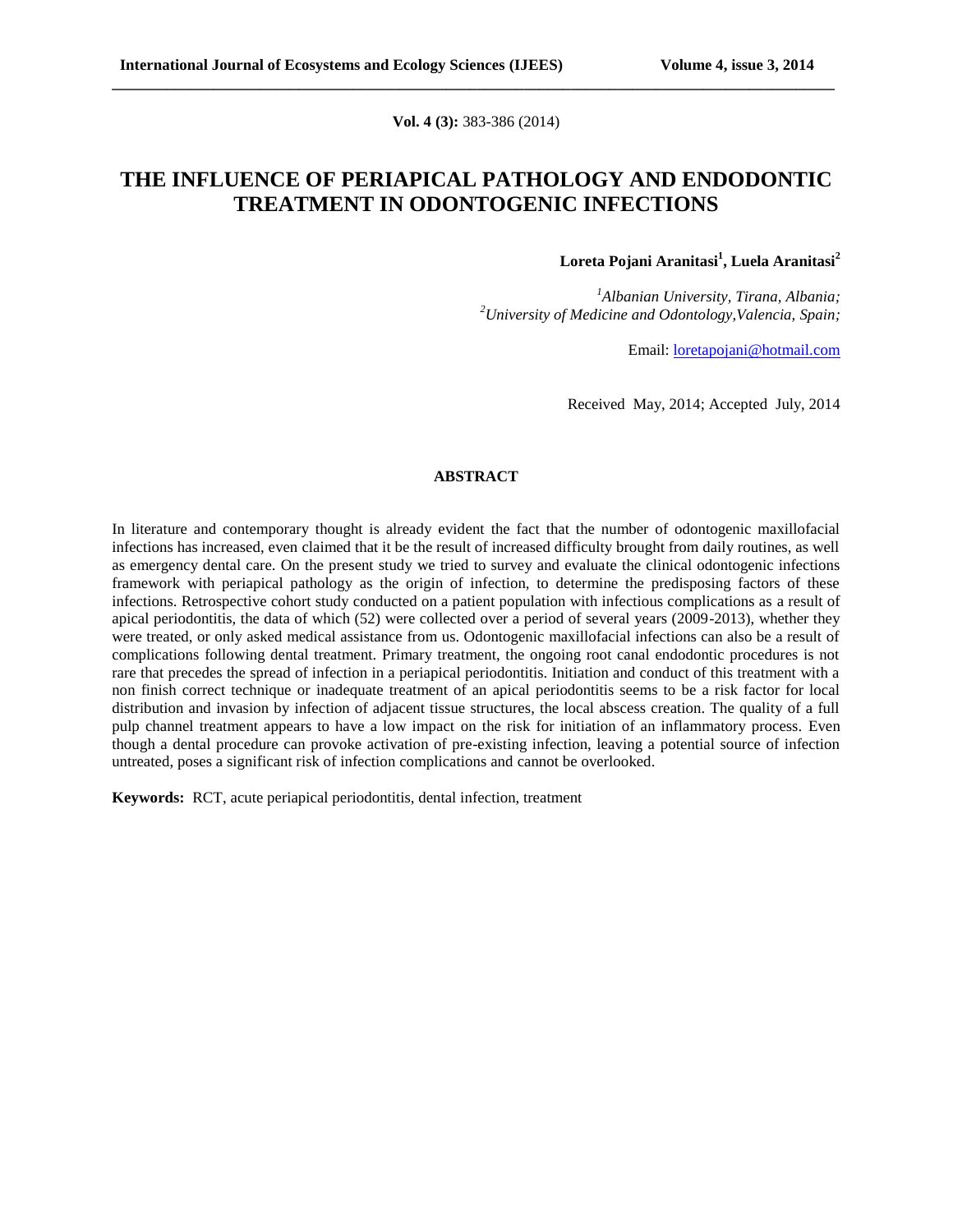**Vol. 4 (3):** 387-390 (2014)

**\_\_\_\_\_\_\_\_\_\_\_\_\_\_\_\_\_\_\_\_\_\_\_\_\_\_\_\_\_\_\_\_\_\_\_\_\_\_\_\_\_\_\_\_\_\_\_\_\_\_\_\_\_\_\_\_\_\_\_\_\_\_\_\_\_\_\_\_\_\_\_\_\_\_\_\_\_\_\_\_\_\_\_\_\_\_\_\_\_\_\_\_\_**

# **NEW TECHNOLOGIES IN SEEDLINGS PRODUCTION PREVENT ITS ADVERSE EFFECT ON OZONE LAYER AND LEACHING OF SALTS AND NITRATE INTO GROUNDWATER**

**Ivan Turšić1\*, Darka Hamel<sup>2</sup> , Hana Mesić<sup>3</sup> , Rafael Sanz<sup>4</sup> , Trajkoski Jordan<sup>5</sup>**

*1\*Tobacco Institute Zagreb, Croatia; <sup>2</sup>Croatian Center of Agriculture, Food and Rural Affairs, Croatia; <sup>3</sup>Croatian Environment Agency, Croatia; <sup>4</sup>UNIDO; <sup>5</sup>Tobacco Institute Prilep, Macedonia;*

\*Email: [itursic@agr.hr](mailto:itursic@agr.hr)

Received May, 2014; Accepted July, 2014

### **ABSTRACT**

Methyl bromide  $(CH_3Br)$  is used in soil fumigation to control pests, weeds and diseases in the production of seedlings of vegetables, flowers, tobacco etc. in the world. In Croatia, use of methyl bromide was approved in 1965 only for soil fumigation in the production of tobacco seedlings. According to the Montreal Protocol CH<sub>3</sub>Br is on the list of ozone depleting substances. Hence, its use is allowed only until 2005 in developed countries, and until 2015 in developing countries, with certain restrictions upon its application. In EU, use of  $CH_3Br$  was banned in 2001. Pursuant to the directive of the Ministry of Agriculture, use of CH<sub>3</sub>Br in Croatia is allowed in the tobacco seedling production until 31 December 2005. This prompted research into new seedling production technologies without  $CH<sub>3</sub>Br$  in order to prevent its adverse effect on the ozone layer, as well as to avoid leaching of bromine salts into groundwater. Research was started by the Tobacco Institute and was intensified with the support of UNIDO and now tobacco producers produce seedlings without applying CH3Br. The results of the experiment have shown that in our pedoclimatic conditions seedlings of good quality can be produced on the plots where methyl bromide was used or with floating tray system as an alternative for the methyl bromide. Seedlings produced on the floating tray system were equally developed and of equal quality. The acceptance, growing and development of such plants in the field were better. Tobacco yield obtained of seedlings from floating tray system was higher and of better quality compared to the tobacco obtained from seedlings grown on plots treated with methyl bromide.

**Key words:** float tray system, tobacco, CH<sub>3</sub>Br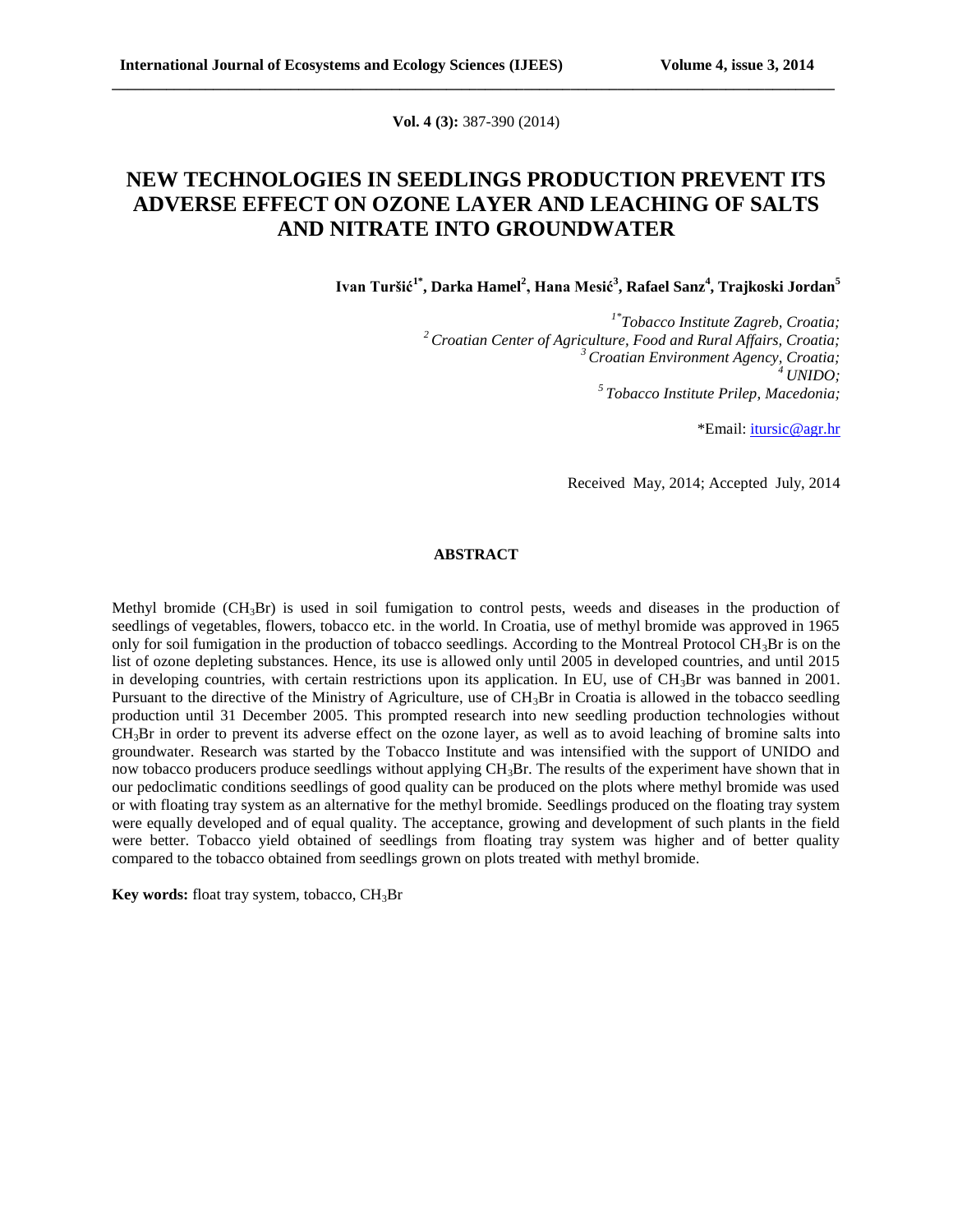**Vol. 4 (3):** 391-396 (2014)

**\_\_\_\_\_\_\_\_\_\_\_\_\_\_\_\_\_\_\_\_\_\_\_\_\_\_\_\_\_\_\_\_\_\_\_\_\_\_\_\_\_\_\_\_\_\_\_\_\_\_\_\_\_\_\_\_\_\_\_\_\_\_\_\_\_\_\_\_\_\_\_\_\_\_\_\_\_\_\_\_\_\_\_\_\_\_\_\_\_\_\_\_\_**

### **SPIKE TRAITS AND YIELD PARAMETERS AMONG SOME WHEAT CULTIVARS UNDER AGRO-ECOLOGICAL CONDITION OF KOSOVO**

**Shukri Fetahu<sup>1</sup> , Sali Aliu<sup>1</sup> , Imer Rusinovci<sup>1</sup> , Refki Zogaj<sup>1</sup> , Avni Beluli<sup>1</sup> , Dukagjin Zeka<sup>1</sup> , Qëndrim Shabani<sup>1</sup>**

*<sup>1</sup>University of Prishtina, Faculty of Agriculture and Veterinary, Str."Bill Clinton" N.N.10000 Prishtina, Kosovo;*

Email: [shfetahu@hotmail.com](mailto:shfetahu@hotmail.com) ; [shukri.fetahu@uni-pr.edu](mailto:shukri.fetahu@uni-pr.edu)

Received May, 2014; Accepted July, 2014

### **ABSTRACT**

Wheat yield is the complex trait, depending from genetic and environmental factors, level of applied technology and their interaction. Different wheat cultivars, from BC-Institute-Croatia, were evaluated for spike traits and grain yield. Field trials were conducted during the growing seasons 2010/11 and 2011/12, at the Plant Testing units of Seed company "Semenarna Kosovё" shpk, Prishtina, in Locality-Livadhi, located in geographical position: N42º05' 54", E 21º 06'36", and 581 M.A.S.L. The experimental design was complete random block with three replications (RCBD), according to combinations: (Years, Y-2 x Cultivars, C-13 x Replication, R-3 x Parameters, P-4) = 312 results. For data analysis were used ANOVA, and Multiple Comparisons with the Best, Fisher Method and Pearson correlation coefficient, according to the program MINITAB -16©. The aim of the research was to evaluate spike traits and grain yield for different wheat cultivars, from BC-Institute-Croatia. With this research was possible to determine the most promising wheat cultivars suitable to Kosova agricultural conditions. Two-year investigation, shown an average values for different parameters: Spike length  $(SL\mu=7.76$  cm spike<sup>-1</sup>), Grain number per spike (GNSµ= 40.75), Spike weight (SWµ= 1.90 g spike<sup>-1</sup>) and Grain yield per square meters (GYµ= 574.55 g m<sup>2</sup>). All evaluated parameters and interaction between genotype and years, showed significant difference for LSD 0.05 and 0.01 on level ( $P < 0.05$  and 0.01).

**Key words:** Wheat, cultivars, spike traits, yield, variability.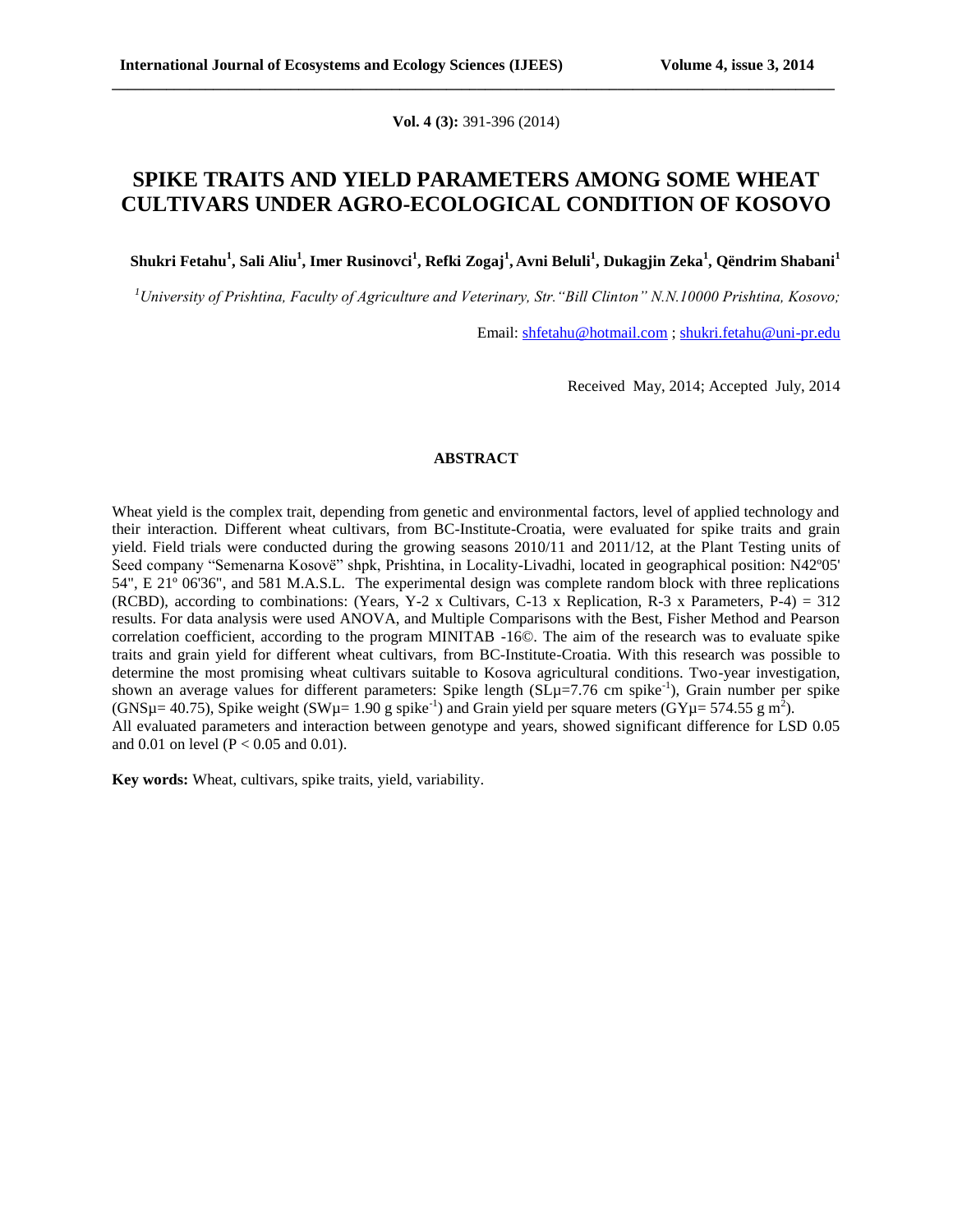**Vol. 4 (3):** 397-402 (2014)

**\_\_\_\_\_\_\_\_\_\_\_\_\_\_\_\_\_\_\_\_\_\_\_\_\_\_\_\_\_\_\_\_\_\_\_\_\_\_\_\_\_\_\_\_\_\_\_\_\_\_\_\_\_\_\_\_\_\_\_\_\_\_\_\_\_\_\_\_\_\_\_\_\_\_\_\_\_\_\_\_\_\_\_\_\_\_\_\_\_\_\_\_\_**

### **MEASUREMENTS OF RADON CONCENTRATION IN SOIL GAS BY SCINTILLATION CELLS IN KOSOVO**

**S. Makolli<sup>1</sup> , K. Dollani<sup>1</sup> , G. Nafezi<sup>2</sup> , M. Bahtijari<sup>3</sup>**

*1 Institute of Radiation Protection, Tirana,Albania; <sup>2</sup>Faculty of Mathematic and Natural Sciences, University of Prishtina,Kosovo; <sup>3</sup>Faculty of Medicine, University of Prishtina, Kosovo;*

Email: [mbahtijari@yahoo.com](mailto:mbahtijari@yahoo.com)

Received May, 2014; Accepted July, 2014

#### **ABSTRACT**

Radon-222 is a natural radioactive gas emanated by Radium (Ra-226) radioactive decay and is found in the Earth's crust with different concentrations. The release of Radon from rocks and soils penetrate into air and dwellings, therefore the study and identification of areas with the high Radon concentration in soil gas is of particular importance. The measurement of radon concentration is necessary because of radiation health risk, which Radon represent for human being and environment. In this study the measurements of the Radon concentration in soil gas is made with PRM 145 apparatus based in alpha scintillation cells in 20 locations of Kosovo, with a total of 51 points. Radon concentration measurements vary from 2800 Bq/m<sup>3</sup> up to 99999 Bq/m<sup>3</sup> with an averaged value of 22000 Bq/m<sup>3</sup>. These measurements represent the first efforts for measuring the Radon concentration in soil gas in Kosovo. Based in the given results one can conclude that the average Radon concentration in soil gas is of the same range with average Radon concentration found for the region countries. The studies are planned to continue by increasing the number of locations and points of measurements.

**Key words:** Radon concentration in soil gas, scintillation cells, radiation health risk.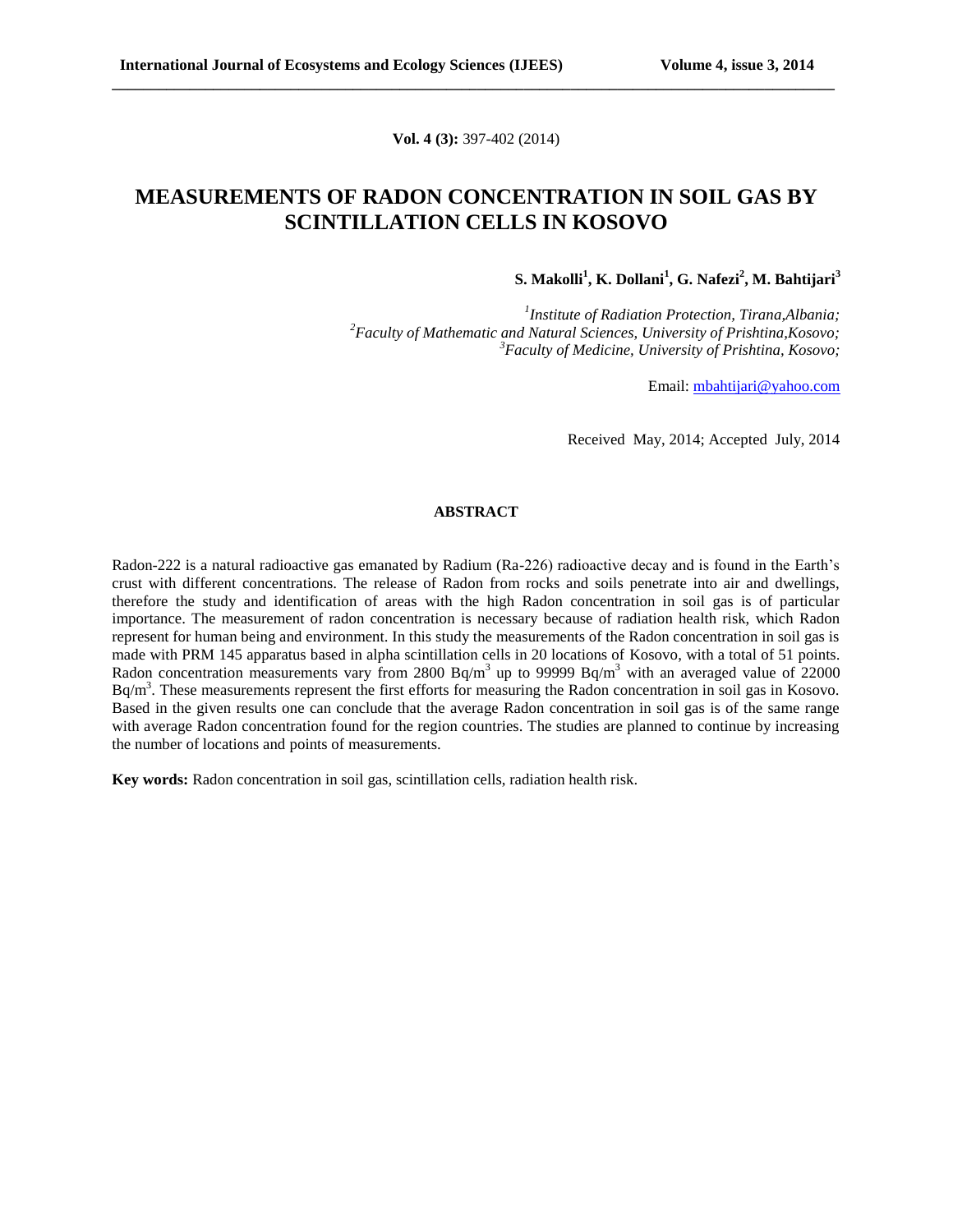**Vol. 4 (3):** 403-408 (2014)

**\_\_\_\_\_\_\_\_\_\_\_\_\_\_\_\_\_\_\_\_\_\_\_\_\_\_\_\_\_\_\_\_\_\_\_\_\_\_\_\_\_\_\_\_\_\_\_\_\_\_\_\_\_\_\_\_\_\_\_\_\_\_\_\_\_\_\_\_\_\_\_\_\_\_\_\_\_\_\_\_\_\_\_\_\_\_\_\_\_\_\_\_\_**

# **URBAN ECOLOGY- STUDY CASE AGRI TOWN, TURKEY**

**Gina Raluca Kerkmann<sup>1</sup> , Nevzat Alpaslan<sup>2</sup> , Hysen Mankolli<sup>3</sup>**

 *İbrahim Çeçen University, Faculty of Arts and Sciences, Department of Biology, Erzurum Yolu Üzeri04100-Ağrı, Turkey; Director at Population Register Centre, Agri prefecture,Turkey; Earth Science System Interdisciplinary Center (ESSIC), University of Maryland College Park, MD, USA;*

Email : [grkerkmann@agri.edu.tr;](mailto:grkerkmann@agri.edu.tr) [Nevzat.Alpaslan@mernis.intra;](mailto:Nevzat.Alpaslan@mernis.intra) [hysenmankolli@yahoo.com;](mailto:hysenmankolli@yahoo.com)

Received May, 2014; Accepted July, 2014

### **ABSTRACT**

The planet population is continuously increasing; during the last century, it increased ten times compared to the previous century. By 2030, more than 60% of the planet population is expected to live in cities. Turkey represents one of the Asian countries characterized by a rapid economic development in the last years; there should be also mentioned the demographic increase encouraged by an administration based on long-term projects and a political strategy in favour of better standards of living for all its 70 million inhabitants. The present paper aims at analysing Agri urban ecosystem based on the increase of the anthropogenic pressure induced by an increasing population during the last years, triggered by the general phenomenon of migration from rural areas towards cities, as well as from east to west. The aspects rendering the local population statistics were compared to the ones registered at national level.

**Key words:** Agri, ecology, population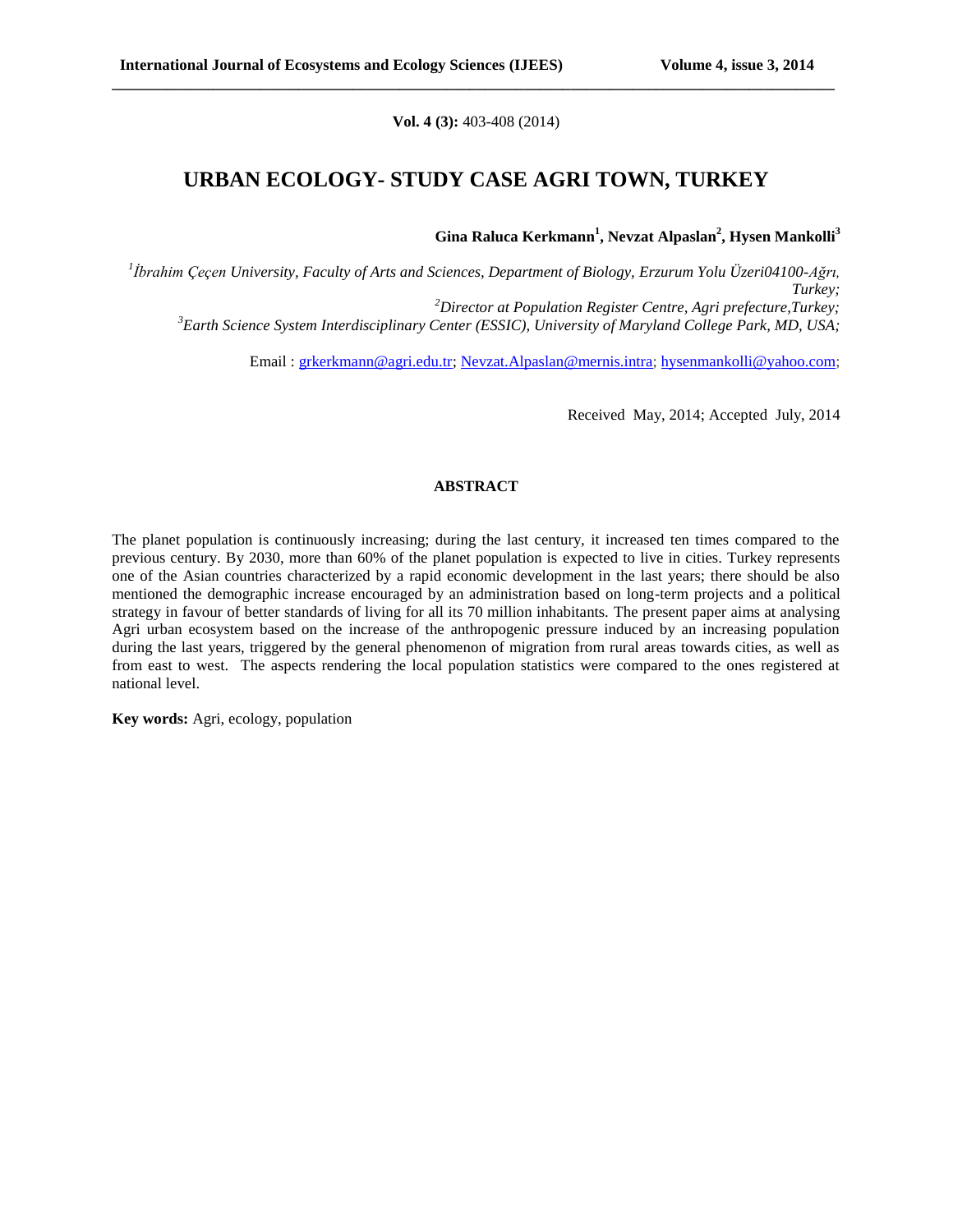**Vol. 4 (3):** 409-414 (2014)

**\_\_\_\_\_\_\_\_\_\_\_\_\_\_\_\_\_\_\_\_\_\_\_\_\_\_\_\_\_\_\_\_\_\_\_\_\_\_\_\_\_\_\_\_\_\_\_\_\_\_\_\_\_\_\_\_\_\_\_\_\_\_\_\_\_\_\_\_\_\_\_\_\_\_\_\_\_\_\_\_\_\_\_\_\_\_\_\_\_\_\_\_\_**

# **NEW FINDINGS OF PARASITE FAUNA OF OHRID MORANEC (***PACHYCHILON PICTUM* **HECKEL & KNER, 1858) (TELEOSTEI: CYPRINIDAE) FROM LAKE OHRID, MACEDONIA**

### **Stojmir Stojanovski<sup>1</sup> , Lidija Velkova-Jordanovska<sup>1</sup> , Nikola Karabolovski<sup>2</sup> , Stoe Smiljkov<sup>3</sup>**

*<sup>1</sup>Hydrobiological Institute, Naum Ohridski Str. 50, 6000, Ohrid, Macedonia; <sup>2</sup>Veterinary Faculty, Prilepska Str. bb, University St. Kliment Ohridski, 7000, Bitola, Macedonia; <sup>3</sup>Faculty of Natural Sciences, Arhimedova Str. 3, University St. Cyril and Methodius, 1000, Skopje, Macedonia;*

Email: [stojstoi@gmail.com](mailto:stojstoi@gmail.com)

Received May, 2014; Accepted July, 2014

### **ABSTRACT**

Lake Ohrid is the oldest lake in Europe. The lake is inhabited by 17 autochthonous species, of which 10 species (60%) are endemic. Within the parasitological examinations of the fishes from the Macedonian part of the Lake Ohrid were comprised 226 specimens of the endemic fish species Ohrid moranec (*Pachychilon pictum* Heckel & Kner, 1858) of which 117 specimens (51.77%) were infected. In our case study the presence of 7 parasite species was evident: *Dactylogyrus caballeroi, Plagioporus stefanskii, Cystidicoloides tenuissima, Contracaecum microcephalum* (larva), *Metechinorhynchus salmonis, Pomphorhynchus laevis* and *Pomphorhynchus bosniacus.*  Separately, by parasite species, the highest prevalence is with *Dactylogyrus caballeroi* (44.69%), and the lowest prevalence is with *Plagioporus stefanskii* (0.44%). *Plagioporus stefanskii* is mentioned in our study for the first time in the ichthyoparasitofauna of Lake Ohrid and Macedonia. The parasites of the Ohrid moranec is mostly freshwater forms, with one element that is common to both marine and fresh waters (*Metechinorhynchus salmonis*). One aspect of the parasites found, is their wide area of distribution and wide spectrum of hosts, such as: *Cystidicoloides tenuissima, Contracaecum microcephalum* (larva), and *Metechinorhynchus salmonis.* But, *Pomphorhynchus bosnicus* is stenoparasite or at the border of stenoparasitism, because it is confined within the Balkan Peninsula, especially on its western part.

**Keywords:** parasite, Moranec, Lake Ohrid.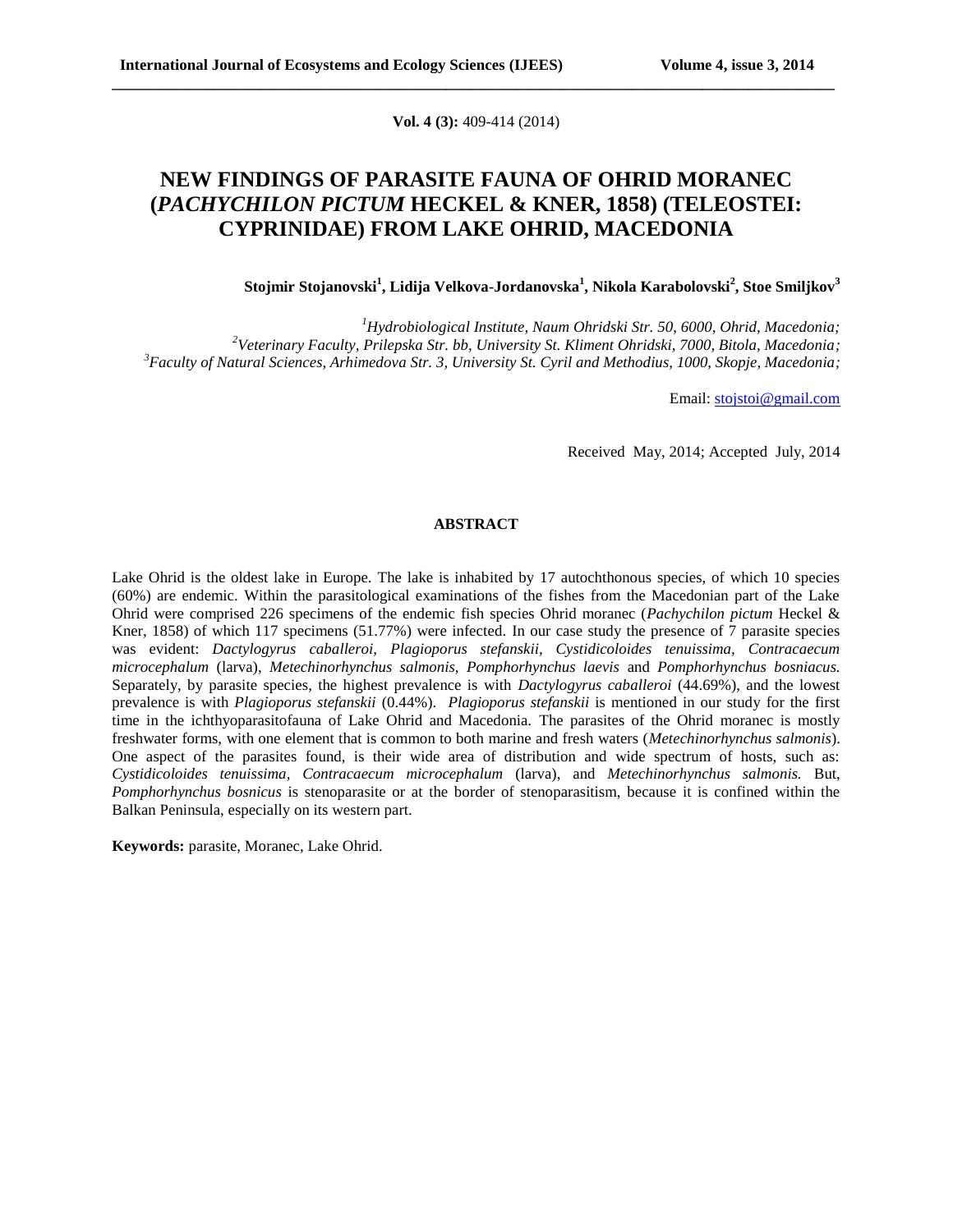#### **Vol. 4 (3):** 415-420 (2014)

**\_\_\_\_\_\_\_\_\_\_\_\_\_\_\_\_\_\_\_\_\_\_\_\_\_\_\_\_\_\_\_\_\_\_\_\_\_\_\_\_\_\_\_\_\_\_\_\_\_\_\_\_\_\_\_\_\_\_\_\_\_\_\_\_\_\_\_\_\_\_\_\_\_\_\_\_\_\_\_\_\_\_\_\_\_\_\_\_\_\_\_\_\_**

## **DRINKING WATER QUALITY IN LEZHA REGION FOR THE PERIOD 2006 - 2013**

### **Rozarta (Turku) Nezaj<sup>1</sup> , Klementina Puto<sup>2</sup>**

*<sup>1</sup>National Center of Quality, Safety and Accreditation of Health Institutions, Albania; <sup>2</sup>University of Tirana, Faculty of Natural Sciences, Department of Biotechnology, Albania;*

Email: [rezarta8@hotmail.com](mailto:rezarta8@hotmail.com)

Received May, 2014; Accepted July, 2014

#### **ABSTRACT**

The quality of water, whether used for drinking, domestic purposes, food production or recreational purposes has an important impact on health. Water of poor quality can cause disease outbreaks and it can contribute to background rates of disease manifesting themselves on different time scales. Initiatives to manage the safety of water do not only support public health, but often promote socioeconomic development and well-being as well. (WHO, 2013; Liu et al., 2012). Millions of people are exposed to dangerous levels of microbiological contaminants in their drinkingwater due to inadequate management of urban, industrial or agricultural wastewater (Flanagan et. al., 2012; Steinmann et al., 2006; Shuval H. 2003). This research aims to make an assessment of drinking water quality in Lezha Region. Lezha region is a tourist destination for its coast during the months of May – September for the northern Albania. It is a descriptive and analytic study, a retrospective one. There is a data collection of the results from drinking water samples analyzing for microbiological contaminants (*Total Coliforme*), with Multiple tube (most probable number) method. Study and analyzing all the data and comparing them for the period 2006-2013 in order to see the trend of the pollution level of the drinking water.

**Key words:** quality, drinking water, contamination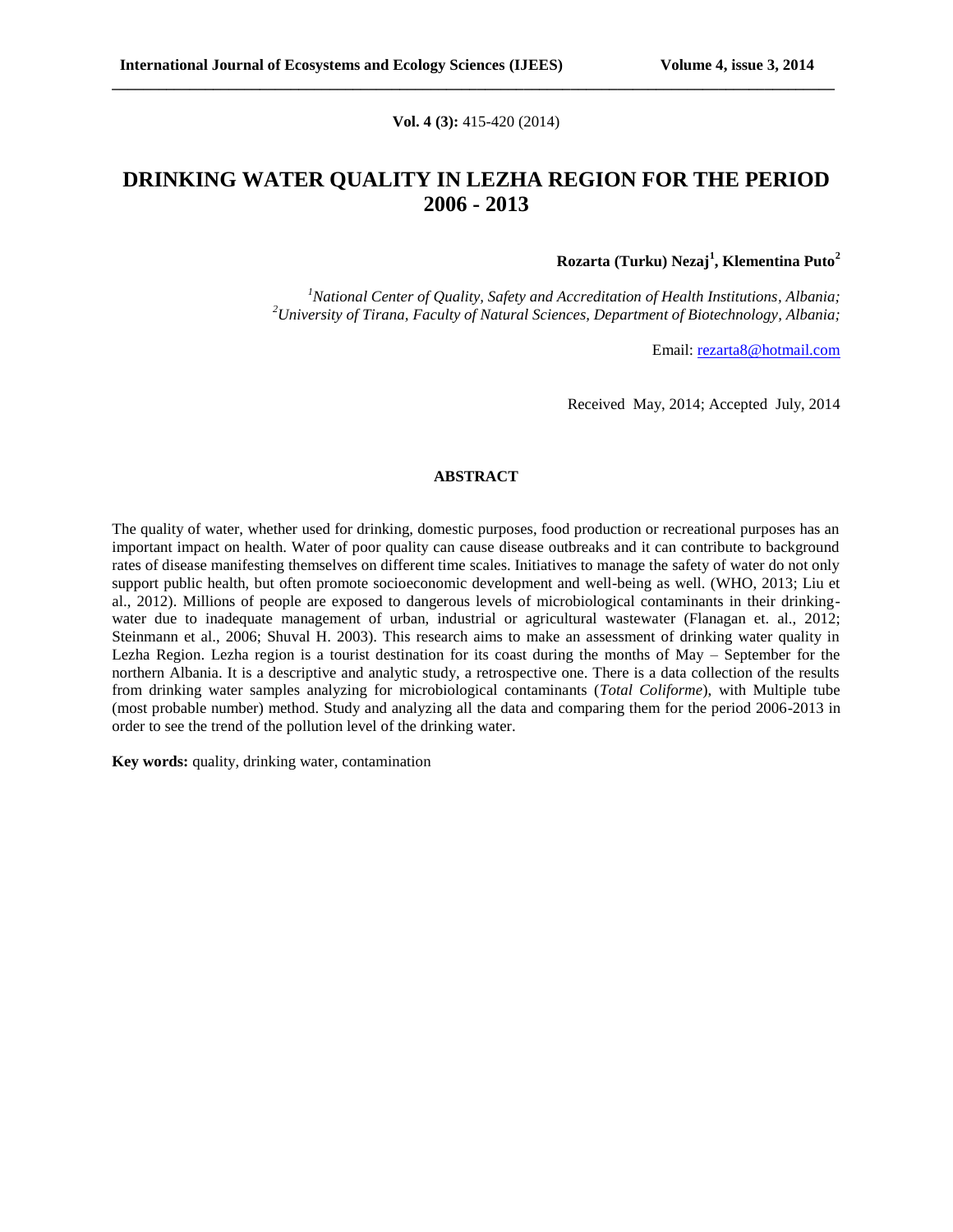**Vol. 4 (3):** 421-424 (2014)

**\_\_\_\_\_\_\_\_\_\_\_\_\_\_\_\_\_\_\_\_\_\_\_\_\_\_\_\_\_\_\_\_\_\_\_\_\_\_\_\_\_\_\_\_\_\_\_\_\_\_\_\_\_\_\_\_\_\_\_\_\_\_\_\_\_\_\_\_\_\_\_\_\_\_\_\_\_\_\_\_\_\_\_\_\_\_\_\_\_\_\_\_\_**

# **THE IMPACT OF ENVIRONMENTAL POLLUTION IN SOME MORPHOMETRIC PARAMETERS IN HOUSE SPARROW (***PASSER DOMESTICUS***)**

 **Lulzim Millaku1,2, Resmije Imeri<sup>1</sup> , Artan Trebicka<sup>2</sup>**

*<sup>1</sup>University of Pristine "Hasan Prishtina", Department of Biology, Republic of Kosovo; <sup>2</sup>University of Tirana, Department of Biology, Tirana – Albania;*

Email[:lulzimmillaku@hotmail.com](mailto:lulzimmillaku@hotmail.com)

Received May, 2014; Accepted July, 2014

### **ABSTRACT**

Purpose of this study was evaluation of environmental pollution with metals, through biological monitoring, were analyzed: testicular weight, testicular volume, testicular density, volume of testicular tubules and thickness of tubules membrane in testicles to the house sparrow (*Passer domesticus*). House sparrows (*Passer domesticus*) were captured in the city of Mitrovica (situated close to smelter "Trepqa", down closed in 2000 year) and in rural area (Ujmir village - control). In these localities in months: January, February, March, April and May are catch individuals of house sparrow population (a total of 33 birds males). After isolating, testes of sparrows were cut with microtome and then were stained tissues. Results showed a significant decrease in magnitude (p <0.001) of testicular volume and volume of testicular tubules to the sparrows from Mitrovica compared with sparrows group in the Ujmirë village (control). We observed a significant increase in magnitude  $(p \lt 0.001)$  the thickness of the membranes of testicular tubules to the sparrows from Mitrovica compared with the group of sparrows from Ujmirë village (control). Changes observed in the testicular weight and density of testes between study groups but not in significant value. Other studies will be made to have accurate data on environmental pollution in the area.

**Keywords:** Metals, house sparrow, testes, morphometric parameters.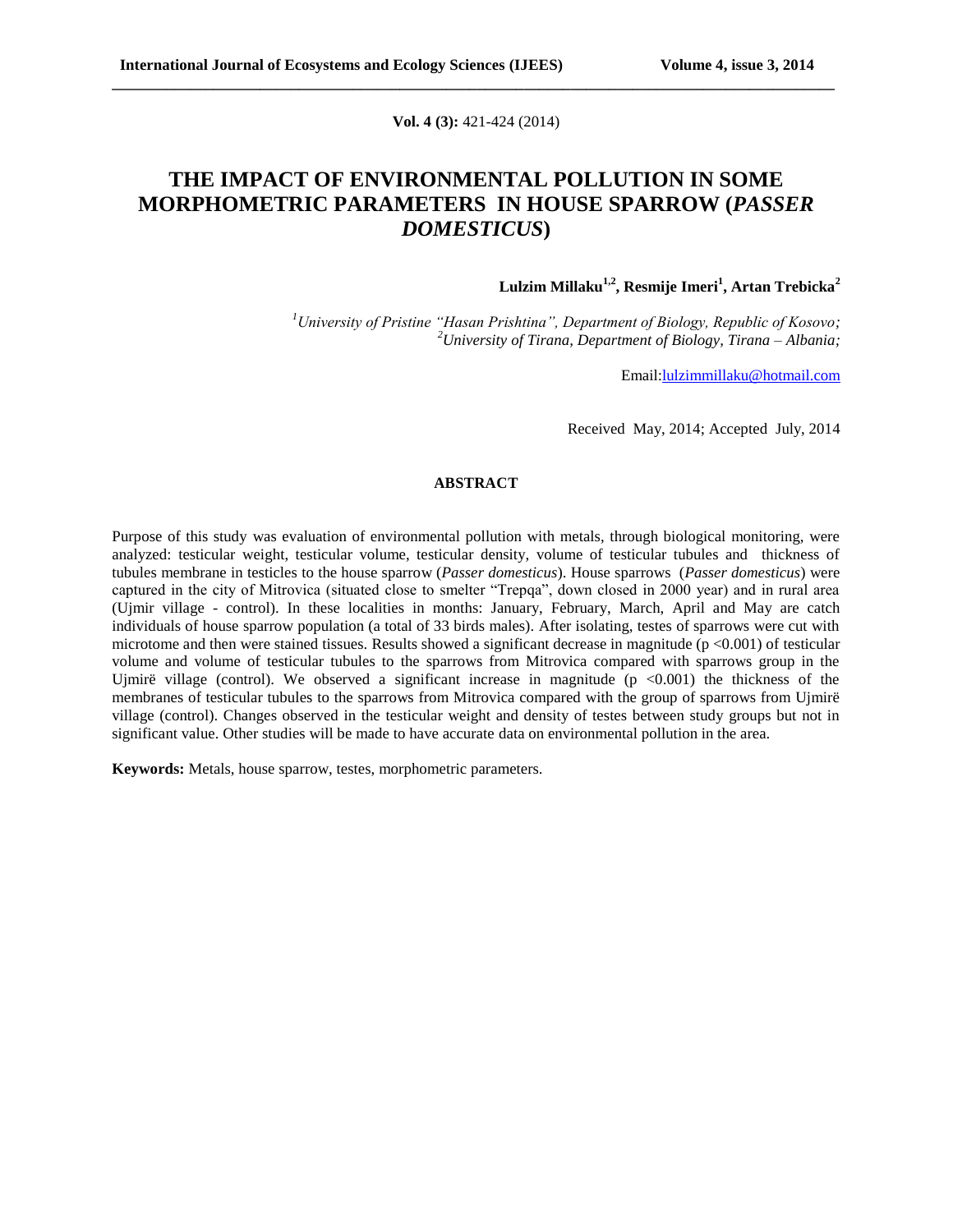**Vol. 4 (3):** 425-432 (2014)

**\_\_\_\_\_\_\_\_\_\_\_\_\_\_\_\_\_\_\_\_\_\_\_\_\_\_\_\_\_\_\_\_\_\_\_\_\_\_\_\_\_\_\_\_\_\_\_\_\_\_\_\_\_\_\_\_\_\_\_\_\_\_\_\_\_\_\_\_\_\_\_\_\_\_\_\_\_\_\_\_\_\_\_\_\_\_\_\_\_\_\_\_\_**

# **AN EPIDEMIOLOGICAL STUDY ON TRIGGER FACTORS AND QUALITY OF LIFE IN PSORIATIC PATIENTS**

**A.Xhaja 1\*, E.Shkodrani<sup>1</sup> , S.Frangaj<sup>1</sup> , E.Vasili<sup>1</sup>**

*1\*U.H.C. "Madre Teresa", Tirana, Albania*

Email: [axhaja@gmail.com](mailto:axhaja@gmail.com)

Received June, 2014; Accepted July, 2014

#### **ABSTRACT**

This goal of study is to evaluate the role of stress, tobacco, drugs, infections, allergies, heredity, alcohol, hormones and skin aggressions as trigger factors and the impact on quality of life in a sample of psoriasis patients. Used methods: A transversal study performed in 90 patients affected by psoriasis interviewed between January and November 2012 at the "Mother Teresa" University Hospital, Tirana, Albania. It is based on two scored questionnaires, the first inquiring about potential trigger factors and the second assessing the quality of life. The collected data was statistically analyzed using the chi-squared statistical test  $(\gamma^2 \text{ test})$ . From analyzing data have some results: More than 70 % of patients reported that stressful events caused a flare- up of their psoriasis (p< 0.05).More than 60% of males and 20% of females were smokers (p< 0.05).About 20% of our patients were taking one or more of the medications listed in the questionnaire  $(p> 0.05)$ . About 20% of patients reported having had recurrent infections (p<0,05). About 80% of males patients consumed alcohol (p<0,05). More than 40% reported a relative with psoriasis. Statistical comparison of the group that reported skin aggressions with the group that did not revealed a significant difference ( $p<0.05$ ). Only a few of them reported to have allergies ( $p>0.05$ ). About 36% of females reported that hormonal changes (puberty and menopause) exacerbated their psoriasis ( $p<0,05$ ). More than 40% of patients reported that psoriasis seriously affects their quality of life. Stress, tobacco, infections, heredity, alcohol, hormonal changes and skin aggressions were confirmed as trigger factors for psoriasis in the present sample. We found that psoriasis had a serious impact in the quality of life in over of 40% of the patients interviewed.

**Key words:** quality of life, environment, evaluation, epidemiological, Albania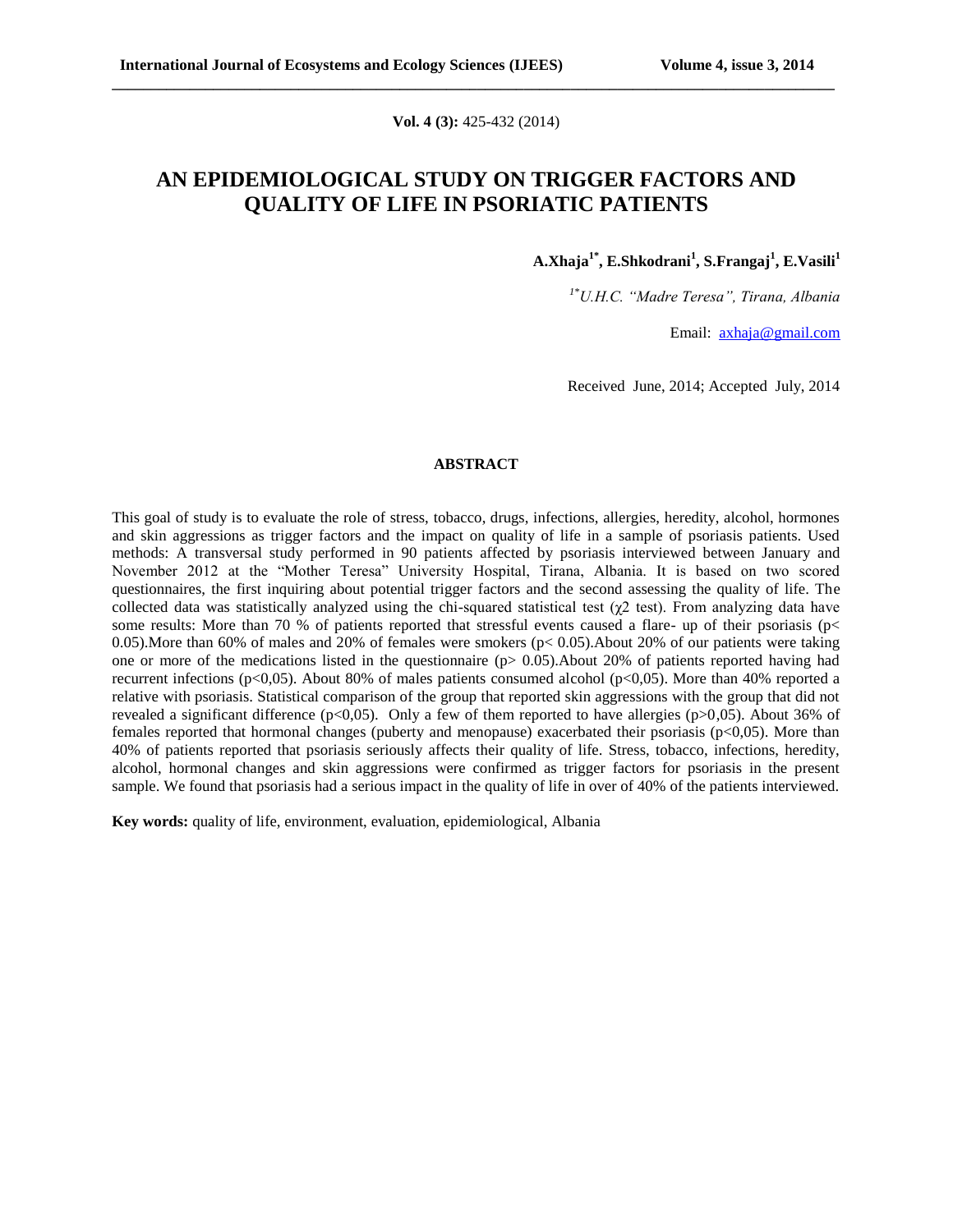#### **Vol. 4 (3):** 433-436 (2014)

**\_\_\_\_\_\_\_\_\_\_\_\_\_\_\_\_\_\_\_\_\_\_\_\_\_\_\_\_\_\_\_\_\_\_\_\_\_\_\_\_\_\_\_\_\_\_\_\_\_\_\_\_\_\_\_\_\_\_\_\_\_\_\_\_\_\_\_\_\_\_\_\_\_\_\_\_\_\_\_\_\_\_\_\_\_\_\_\_\_\_\_\_\_**

# **EPIDEMIOLOGY OF UNSPECIFIED VIRAL HEPATITIS IN ALBANIA, 2000-2013**

**Elona Kureta<sup>1</sup> , Eugena Tomini<sup>1</sup> , Mimoza Basho<sup>1</sup> , Enver Roshi<sup>2</sup> , Artan Simaku<sup>1</sup> , Silva Bino<sup>1</sup>**

*1 Institute of Public Health, Tirana, Albania; <sup>2</sup>Medical University of Tirana, Albania;*

Email: [ekureta@gmail.com;](mailto:ekureta@gmail.com)

Received May, 2014; Accepted July, 2014

#### **ABSTRACT**

Regular monitoring of viral hepatitis related surveillance data is essential to inform and evaluate strategies to reduce the burden of the disease because decisions on public health issues are dependent on reliable epidemiological data. The aim of this study was to examine trends in the incidence and epidemiology of unspecified viral hepatitis in Albania. Data about unspecified viral hepatitis notifications through the principal surveillance system of the infection diseases, 14 Sh form, over the period 2000–2013 were reviewed. The case notification rates presented a significant downward trend over the study period (F-ratio=26.5 p<0.01). The incidence declined from 78.6 cases per 100,000 population in 2000 to 3.1 cases per 100,000 population in 2013. 54.2% of cases were male and 48.2% were female. 50.2% of cases were notified from urban while 49.8% cases from rural areas. The most affected was the agegroup 5-14 years old with 132 cases/10,000 population. Despite the decline in unspecified viral hepatitis notifications the design of the appropriate public health strategies continuous monitoring and enhanced surveillance prevention is needed to control and prevent the viral hepatitis transmission.

**Keywords:** viral hepatitis, incidence, surveillance, prevention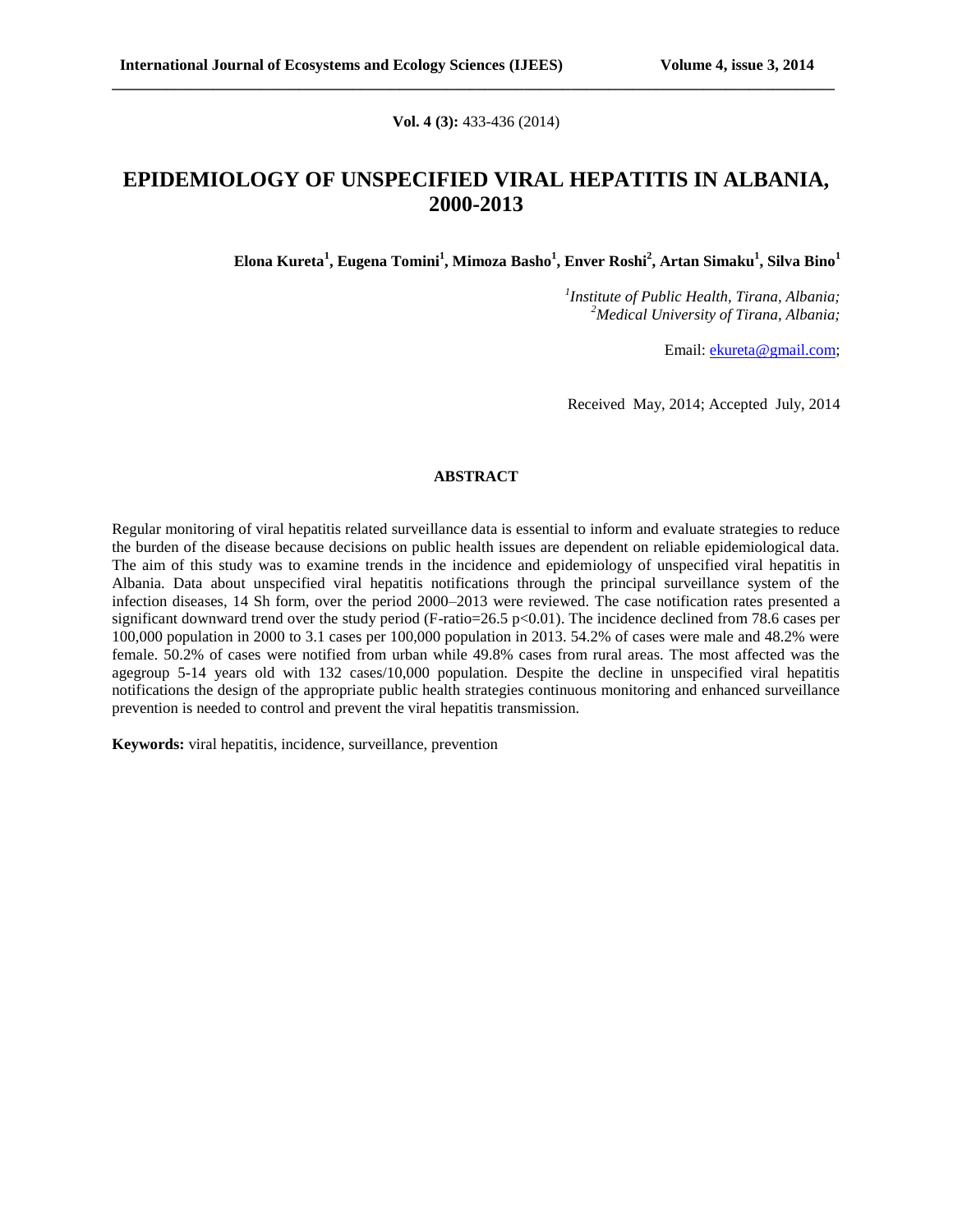**Vol. 4 (3):** 437- 440 (2014)

**\_\_\_\_\_\_\_\_\_\_\_\_\_\_\_\_\_\_\_\_\_\_\_\_\_\_\_\_\_\_\_\_\_\_\_\_\_\_\_\_\_\_\_\_\_\_\_\_\_\_\_\_\_\_\_\_\_\_\_\_\_\_\_\_\_\_\_\_\_\_\_\_\_\_\_\_\_\_\_\_\_\_\_\_\_\_\_\_\_\_\_\_\_**

### **SURGICAL SITE INFECTIONS IN A GENERAL SURGERY WARD**

**Ervin Gjerazi<sup>1</sup> , Arben Gjata<sup>1</sup> , Elona Kureta<sup>2</sup> , Besmir Grizhja<sup>1</sup>**

*1 Surgical Clinic, University Hospital Center "Mother Theresa", Tirana-Albania; 2 Institute of Public Health, Tirana – Albania;*

Email: [gjeraziervin@yahoo.com;](mailto:gjeraziervin@yahoo.com)

Received May, 2014; Accepted July, 2014

#### **ABSTRACT**

Surgical site infections are among the most common complications of inpatient admissions and have serious consequences for outcomes and costs. This prospective study aims to determine the frequency of surgical site infections in a general surgery ward of the University Hospital Centre "Mother Theresa" a tertiary care hospital in Tirana during the period 2012-2013. Data were collected on a questionnaire for all the patients who underwent surgery. Patients were followed for up to 30 days for development of surgical site infection. Of the 514 patients, 32 developed surgical site infection (16.2%). The mean age for the patients was 51.4 years. The operations were elective in 81.2% of the cases and 18.8% were urgent. Incidence of surgical site infections was significantly higher in emergency procedures (15.3%) as compared to elective procedures (3.6%). The mean duration of the operation was 2.3 hours, the mean duration of hospital stay 7.9 days. The incidence of SSI was lower in clean (1.8%), and clean contaminated (3.3%), compared to contaminated (7.6%) and dirty procedures (24.6%). Surgical site infections remain common and are a major cause of postoperative morbidity. Careful preparation of the patient and care after surgery is especially important. Inconsistent application of infection control practices may contribute to high SSI rates. A strict adherence to established surgical guidelines for preoperative care is essential for prevention of SSI.

**Keywords:** Surgical site infections, skin, preparation, prevention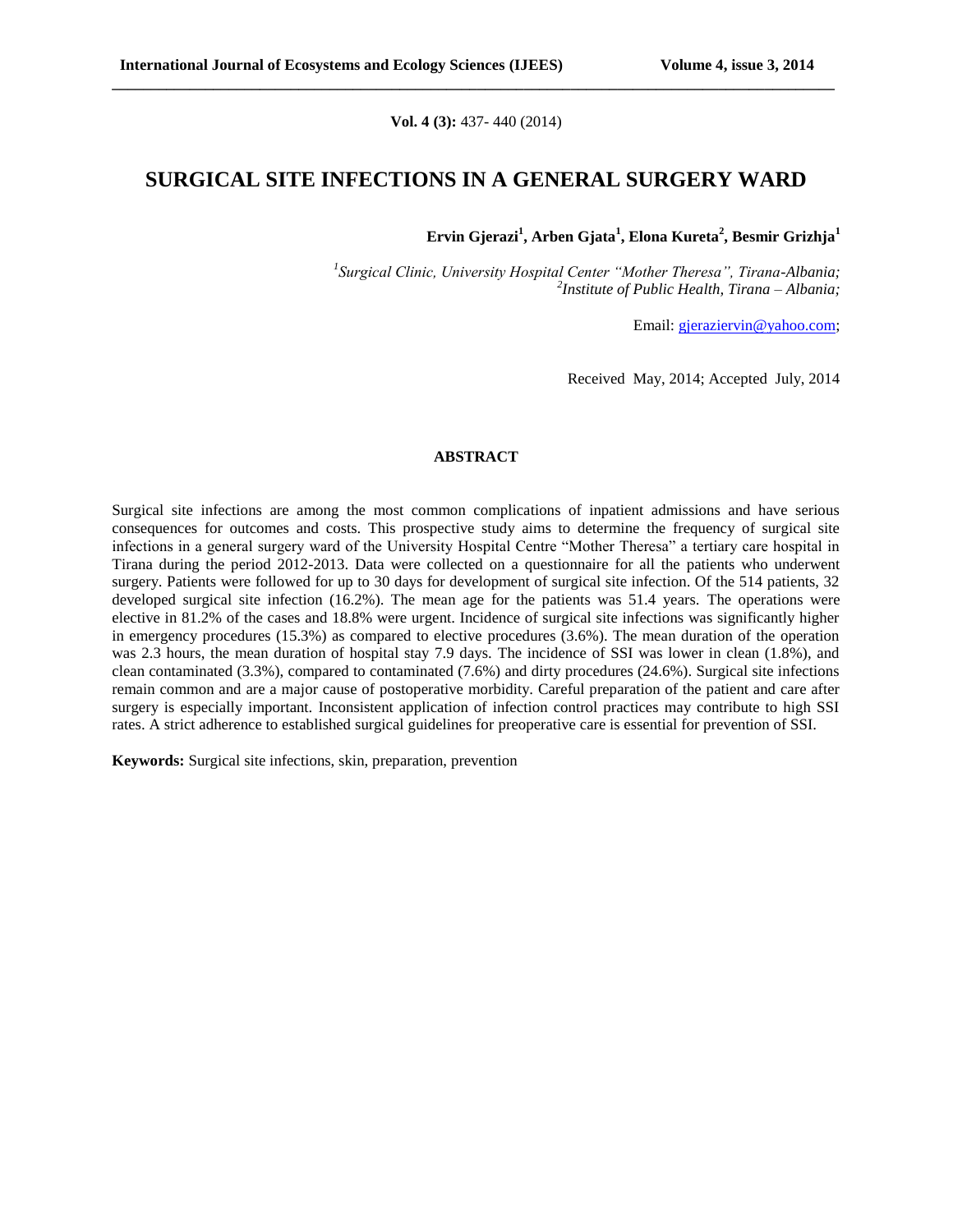**Vol. 4 (3):** 441- 444 (2014)

**\_\_\_\_\_\_\_\_\_\_\_\_\_\_\_\_\_\_\_\_\_\_\_\_\_\_\_\_\_\_\_\_\_\_\_\_\_\_\_\_\_\_\_\_\_\_\_\_\_\_\_\_\_\_\_\_\_\_\_\_\_\_\_\_\_\_\_\_\_\_\_\_\_\_\_\_\_\_\_\_\_\_\_\_\_\_\_\_\_\_\_\_\_**

### **HISTOPATHOLOGICAL ANALYSIS OF GILLS IN FISH POPULATION OF RESERVOIR "STREZEVO" (R.MACEDONIA)**

**Lidija Velkova-Jordanoska, Goce Kostoski, Stojmir Stojanovski** 

*Hydrobiological Institute, Ohrid, Naum Ohridski Str., No. 50, 6 000 Ohrid, Macedonia;*

Email: [lidvejo@yahoo.com;](mailto:lidvejo@yahoo.com)

Received May, 2014; Accepted July, 2014

### **ABSTRACT**

During the summer period of 2013, in the reservoir Strezevo have been caught total of 14 pieces of fishes. Out of each specimen there have been dissected a piece of gills for histological analysis, which, thereafter has been processed on the standard procedure for development of histological preparation. They have been analyzed under a microscope and the registered tissue lesion has been photographed. Based on standard histopathological analysis some gills lesions were detected. Microscopic analysis has revealed a series of circulatory and inflammatory changes. Some structural lesions in gill tissue have been accepted as valid biomarkers of anthropogenic stress at fish.

**Key words:** gills, histopathology, Strezevo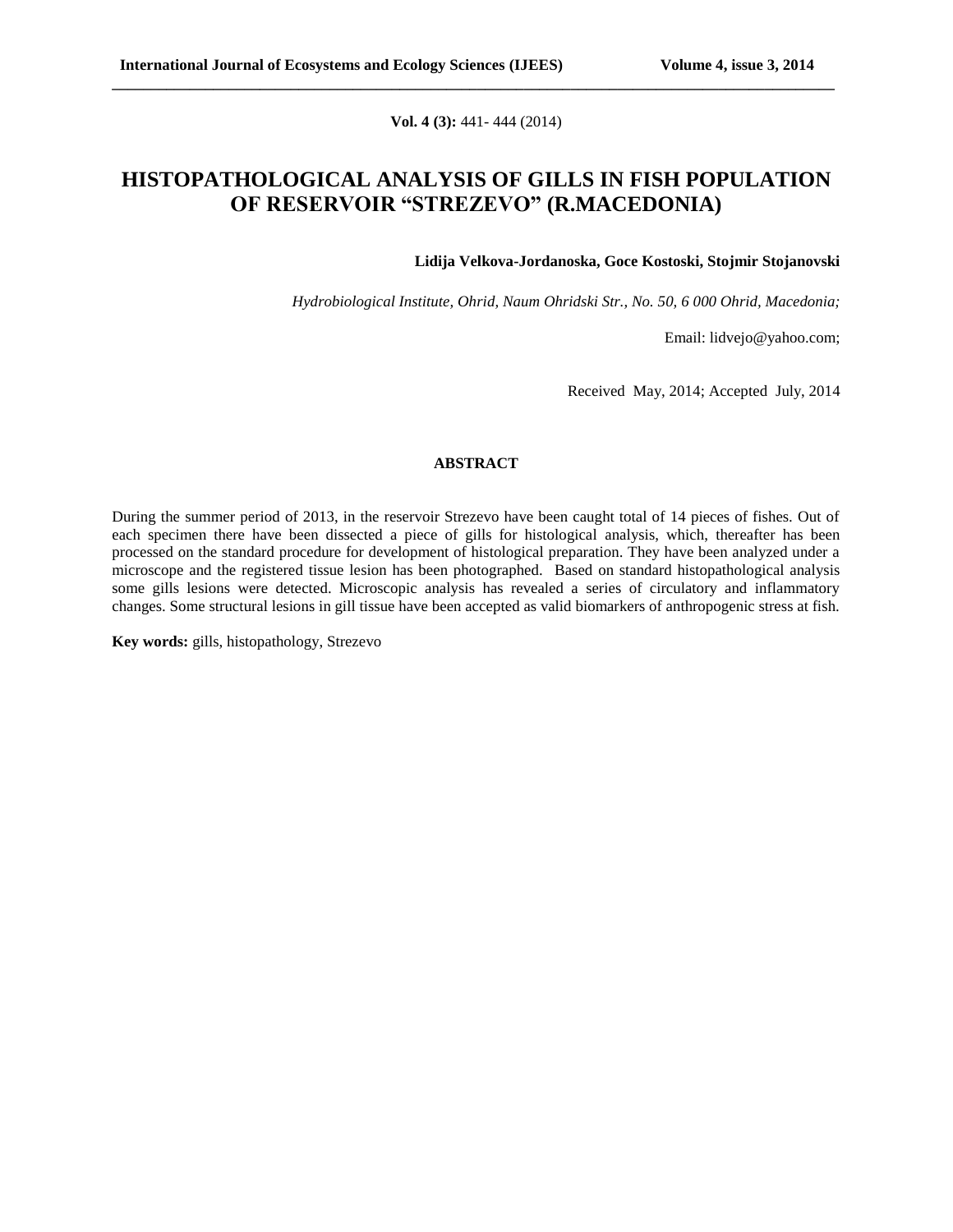**Vol. 4 (3):** 445 - 450 (2014)

**\_\_\_\_\_\_\_\_\_\_\_\_\_\_\_\_\_\_\_\_\_\_\_\_\_\_\_\_\_\_\_\_\_\_\_\_\_\_\_\_\_\_\_\_\_\_\_\_\_\_\_\_\_\_\_\_\_\_\_\_\_\_\_\_\_\_\_\_\_\_\_\_\_\_\_\_\_\_\_\_\_\_\_\_\_\_\_\_\_\_\_\_\_**

## **THE PALYNOMORPHOLOGICAL CHARACTERISTICS OF**  *TANACETUM* **IN ALBANIA**

**Anxhela Dauti1\*, Gezim Kapidani<sup>2</sup> , Blerina Pupuleku<sup>1</sup> , Nikoleta Kallajxhiu<sup>1</sup> , Admir Jance<sup>1</sup> , Silvana Turku<sup>1</sup>**

*<sup>1</sup> University "Aleksandër Xhuvani", FNS, Department of Biology and Chemistry, Elbasan, Albania; <sup>2</sup> University of Tirana, FNS, Department of Biology, Tirane, Albania;*

**\*** Email: [dauti.anxhela@yahoo.com](mailto:dauti.anxhela@yahoo.com)

Received May, 2014; Accepted July, 2014

### **ABSTRACT**

The article includes the palynomorphological study of the main members of genus Tanacetum in Albania. In this article submitted comparative features of the species: *Tanacetum vulgare, Tanacetum corymbosum, Tanacetum parthenium, Tanacetum macrophyllum, Tanacetum larvatum* and *Tanacetum albanicum*. The material for the study was obtained in National Herbarium in Tirana. For the study of palynomorphological features are analyzed 31 pollen grains from each species. The treatment of material is made with acetolysis method and basic fuchsine. The fixing of pollen grains is made with glycerin gelatin. The study and photos of pollen grains are realized with light microscope with 1000x power. The pollen grains of plants above are spheroidal or oblate spheroidal, three furrows three pores. The exine appears thick and has two-layers. The sculpture of exine is echinate. The work is part of the palynological study of general members in Asteraceae family in our country.

**Key Words**: Tanacetum, palynomorphological, pollen grains, exine, spines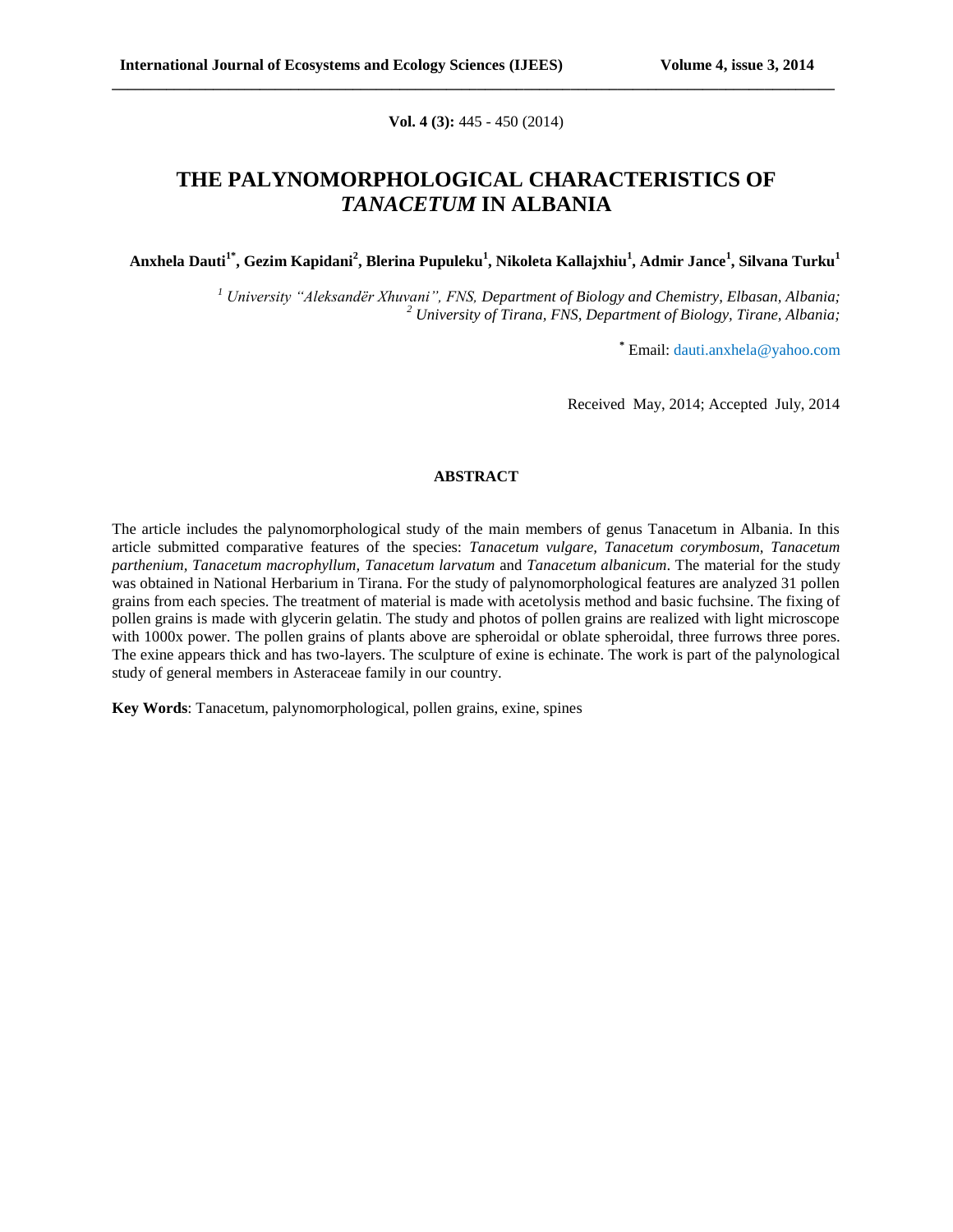**Vol. 4 (3):** 451 - 456 (2014)

**\_\_\_\_\_\_\_\_\_\_\_\_\_\_\_\_\_\_\_\_\_\_\_\_\_\_\_\_\_\_\_\_\_\_\_\_\_\_\_\_\_\_\_\_\_\_\_\_\_\_\_\_\_\_\_\_\_\_\_\_\_\_\_\_\_\_\_\_\_\_\_\_\_\_\_\_\_\_\_\_\_\_\_\_\_\_\_\_\_\_\_\_\_**

## **ESTIMATION OF OCCURRENCE AND SPATIAL DISTRIBUTION OF HEAVY METALS IN OHRID AND PRESPA LAKES, ALBANIA**

**Alma Shehu<sup>1</sup> , Sonila Duka<sup>1</sup> , Loreta Vallja<sup>1</sup> , Arviola Hodaj<sup>2</sup>**

*<sup>1</sup>Department of Chemistry, Faculty of Natural Sciences, University of Tirana, Blv "Zog I", Tirana, Albania; <sup>2</sup>Faculty of Pharmacy , Catholic University "Our Lady of Good Counsel", Rr. Dritan Hoxha, Tirana, Albania;*

Email: [almashehu2010@yahoo.com](mailto:almashehu2010@yahoo.com)

Received May, 2014; Accepted July, 2014

#### **ABSTRACT**

The occurrence and distribution of some heavy metals in waters of Ohrid and Prespa lakes were investigated by means of their content determination in the water column. Different anthropogenic pressures, especially heavy metal originating from mining activities might have influenced the fragile equilibrium of the lakes ecosystem. Heavy metal concentrations in water were investigated at selected sites of both lakes. A total of 19 samples of water have been collected and the dissolved fraction of heavy metals such as Fe, Cr, Ni in the water was measured using the GF-AAS technique. According to the results obtained, Fe (52.7-1.6  $\mu g$ L<sup>-1</sup>), Cr (17.9-0.9  $\mu g$ L<sup>-1</sup>) and Ni (12.2-3.6 µg.L-1 ) were found in high content in the surface and bottom waters of Ohrid and Prespa lakes, (NIVA*,* 2000). Compared to Ohrid Lake, Prespa Lake was characterized by a lower presence of heavy metals in its waters. Apparent variations of metal content in different depths of each station were evident especially for Fe, assuming that their dissolved fraction is very dependent of lake water factors such as redox potential, presence of other ions as well as water stratification.

**Keywords:** Heavy metals, water column, Ohrid and Prespa lake, GFAAS.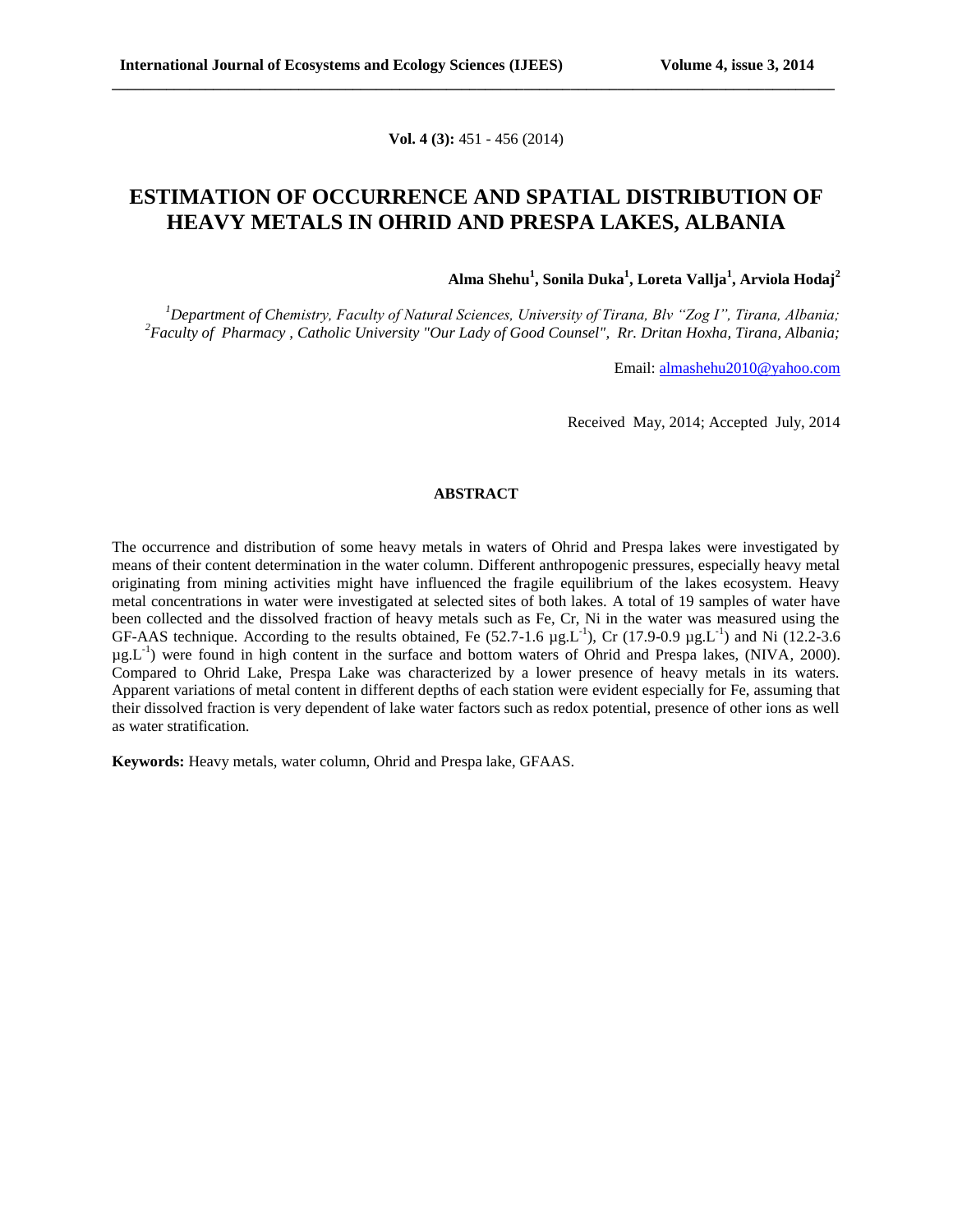**Vol. 4 (3):** 457 - 462 (2014)

**\_\_\_\_\_\_\_\_\_\_\_\_\_\_\_\_\_\_\_\_\_\_\_\_\_\_\_\_\_\_\_\_\_\_\_\_\_\_\_\_\_\_\_\_\_\_\_\_\_\_\_\_\_\_\_\_\_\_\_\_\_\_\_\_\_\_\_\_\_\_\_\_\_\_\_\_\_\_\_\_\_\_\_\_\_\_\_\_\_\_\_\_\_**

### **WATER QUALITY ASSESSMENT OF MATI RIVER USING WQI**

**Sonila Duka\*, Loreta Vallja, Pranvera Lazo, Alma Shehu**

*Department of Chemistry, Faculty of Natural Sciences, Tirana University, Tirana, Albania;*

\*Email: [soniladuka@hotmail.com](mailto:soniladuka@hotmail.com)

Received May, 2014; Accepted July, 2014

#### **ABSTRACT**

Water pollution was viewed as crucial issue nowadays and if not properly managed and improved can threat human health, aquatic life as well as the environment. Aware of the importance of water quality, this study conducted to characterize the quality of Mati River, base on the Water Quality Index (WQI) calculation method. Water quality index is one of the most effective tools to monitor the surface as well as ground water pollution and can be used efficiently in the implementation of water quality upgrading programmes. WQI is a suitable tool to examine and classify spatial and temporal variations in water quality and pollution loads in a water body. WQI was calculated based on the six parameters which were; pH, temperature, dissolved oxygen (DO), turbidity, total phosphorus and nitrate nitrogen. Five stations positioned along Mati River, are selected in the frame of this study, with a frequency of every two month during year 2010. According to the obtained results, the range of WQI index varied from 73.79 (station V) to 80.14 (station I), demonstrating slightly polluted water.

**Key words:** WQI, Mati River, pollution, assessment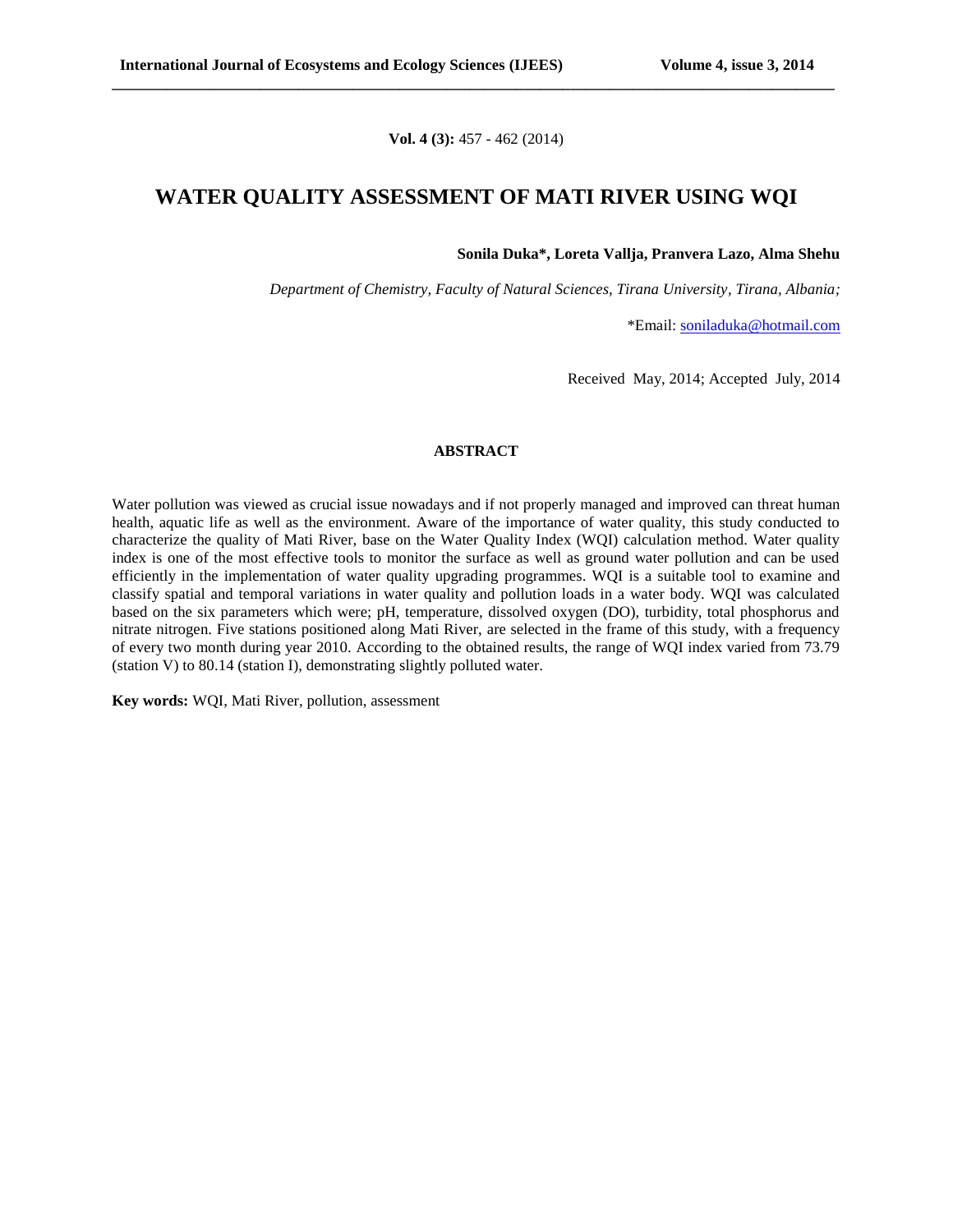**Vol. 4 (3):** 463 - 468 (2014)

**\_\_\_\_\_\_\_\_\_\_\_\_\_\_\_\_\_\_\_\_\_\_\_\_\_\_\_\_\_\_\_\_\_\_\_\_\_\_\_\_\_\_\_\_\_\_\_\_\_\_\_\_\_\_\_\_\_\_\_\_\_\_\_\_\_\_\_\_\_\_\_\_\_\_\_\_\_\_\_\_\_\_\_\_\_\_\_\_\_\_\_\_\_**

# **STUDY OF CORRELATİON OF HE4 AND CA125 AS SPECİFİC BİOMARKERS FOR THE DETECTİON OF OVARİAN CANCER**

**Ridvana Mediu<sup>1</sup> , Elda Marku<sup>2</sup> , Pranvera Lazo<sup>2</sup>**

*<sup>1</sup>Clinical-Biochemical Laboratory, General Hospital, Kavaje, Albania; <sup>2</sup>Faculty of Natural Sciences, Chemistry Department, Tirana, Albania;*

Email: [tridvana@yahoo.com](mailto:tridvana@yahoo.com)

Received May, 2014; Accepted July, 2014

#### **ABSTRACT**

Ovarian cancer (OC) is the sixth most common gynecological malignancy characterized by an increasing incidence rate with age and in post-menopausal status. Carbohydrate antigen 125 (CA125) is the established biomarker for OC detection. As CA125 effectiveness in the identification of the malignancy is threatened by its low diagnostic specificity human epididymis protein 4 (He4) measurements in serum have been proposed for improving the specificity of laboratory identification of OC. The aim of our study was to evaluate the diagnostic performance of both CA125 and He4 in discriminating benign ovarian cancer from other benign gynecologic diseases. Our study group consisted of 139 women outpatients aged between 11 and 72 years old (mean age 39 years), which were diagnosed with an ovarian cyst during a visit to a gynecologist or during investigation of unknown abdominal pain by computer tomography. Fasting blood samples were collected and centrifugated using standardized procedure. All analyses were performed in plasma. CA125 and He4 plasma concentrations were determined using automated analyzer Cobas®6000 (Rosche Diagnostics). The data were statistically treated by using Descriptive Statistics. A moderate correlation was found between values of CA125 and He4 (r=0.619). The mean plasma concentration for CA125 was 30.58 U/ml (30.58±36.54) and for He4 was 49.62pM/L (49.62±32.22). Measuring together CA125 and He4 biomarkers can be used for a better classification and diagnosis of women with an ovarian cystic pelvic mass.

**Keywords:** He4, CA125, tumor marker, ovarian, cancer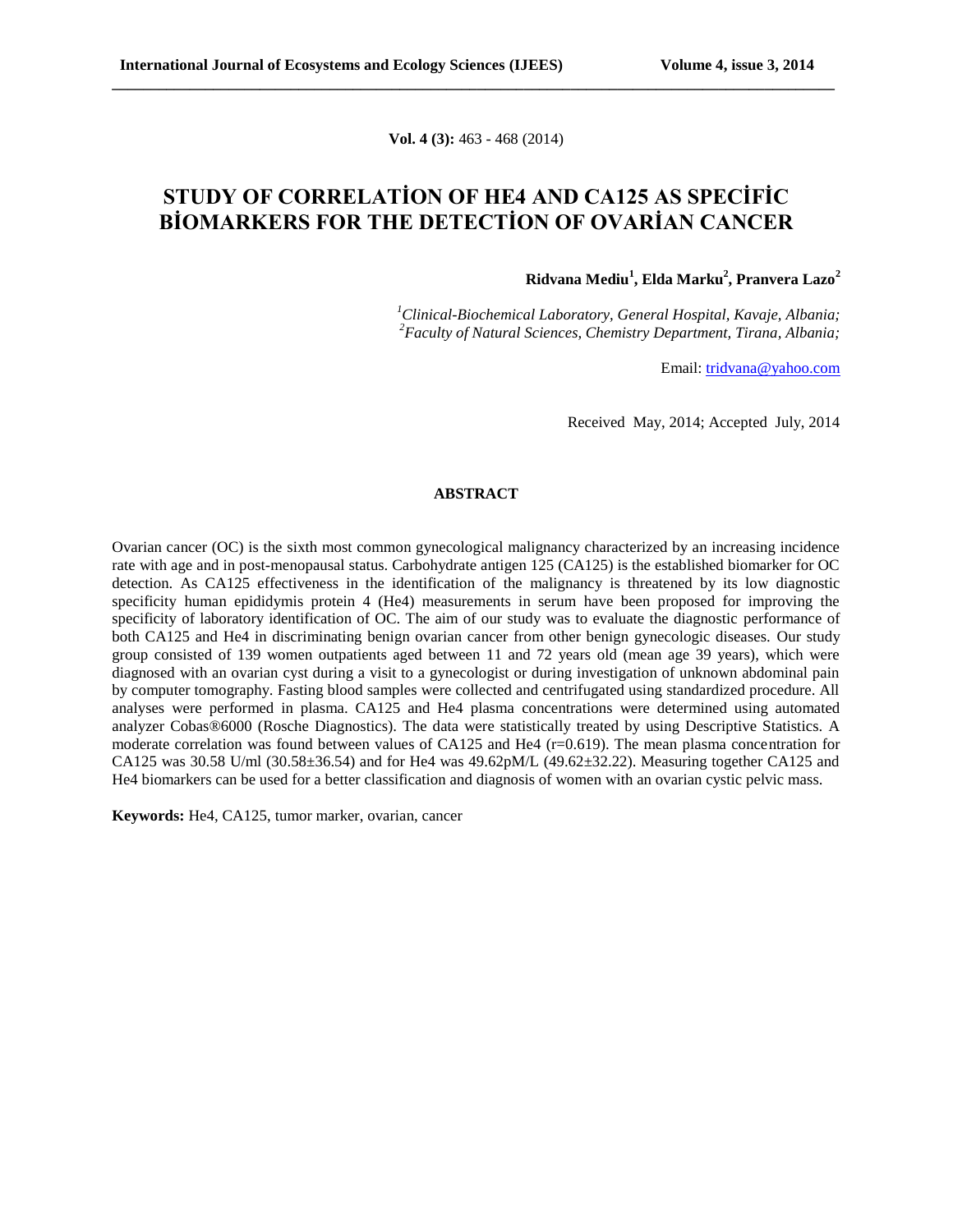**Vol. 4 (3):** 469 - 474 (2014)

**\_\_\_\_\_\_\_\_\_\_\_\_\_\_\_\_\_\_\_\_\_\_\_\_\_\_\_\_\_\_\_\_\_\_\_\_\_\_\_\_\_\_\_\_\_\_\_\_\_\_\_\_\_\_\_\_\_\_\_\_\_\_\_\_\_\_\_\_\_\_\_\_\_\_\_\_\_\_\_\_\_\_\_\_\_\_\_\_\_\_\_\_\_**

# **PREVALENCE AND ANTIMICROBIAL SUSCEPTIBILITY RESULTS OF EXTENDED-SPECTRUM Β-LACTAMASES-PRODUCING** *ESCHERICHIA COLI* **AND** *KLEBSIELLA* **IN A TERTIARY HOSPITAL**

### **Vasilika Mano<sup>1</sup> , Betim Byku<sup>2</sup> , Gentian Kasmi<sup>1</sup>**

*1 Laboratory of Microbiology University Hospital Center "Mother Theresa", Tirana, Albania; <sup>2</sup>Faculty of Medicine, Tirana, Albania;*

Email: [vasilikamano@yahoo.com](mailto:vasilikamano@yahoo.com)

Received July, 2014; Accepted August, 2014

#### **ABSTRACT**

This study aimed to determine the prevalence and assess antimicrobial susceptibility of extended- spectrum βlactamase producing *Escherichia coli and Klebsiella* isolated from urine specimens of patients at a tertiary hospital in Tirana, Albania. During January 2013 to June 2014, a total of 588 positive isolates were collected. Isolates were identified, tested for antimicrobial susceptibility and screened for ESBL production as per standard methods.The overall prevalence of ESBL-producing strains was 17.2%, 95%CI (14.3-20.4) were found to be positive for ESBL by phenotypic methods. Among the ESBL-producing strains for both *E. coli* and *Klebsiella*, high resistance rates were observed for ceftriakson (90%), nalidixicacid (88.9%), trimethoprim-sulfamethoxazole (86.2%), Ceftazidime (81.8%),cefotaxime (80.0%), ciprofloxacin (72.7%), levofloxacine (70%) and aztreonam (61.4%). Except for cefoperazone, ESBL-producing isolates were significantly more resistant to other antibiotics compared to non-ESBL producing isolates (*p*<0.05). Detection of ESBL-producing isolates and monitoring of drug resistance is necessary in clinical settings for proper infection control measures and disease management.

**Key words:** β-lactamases; *E. coli*, *Klebsiella*, specimen, resistance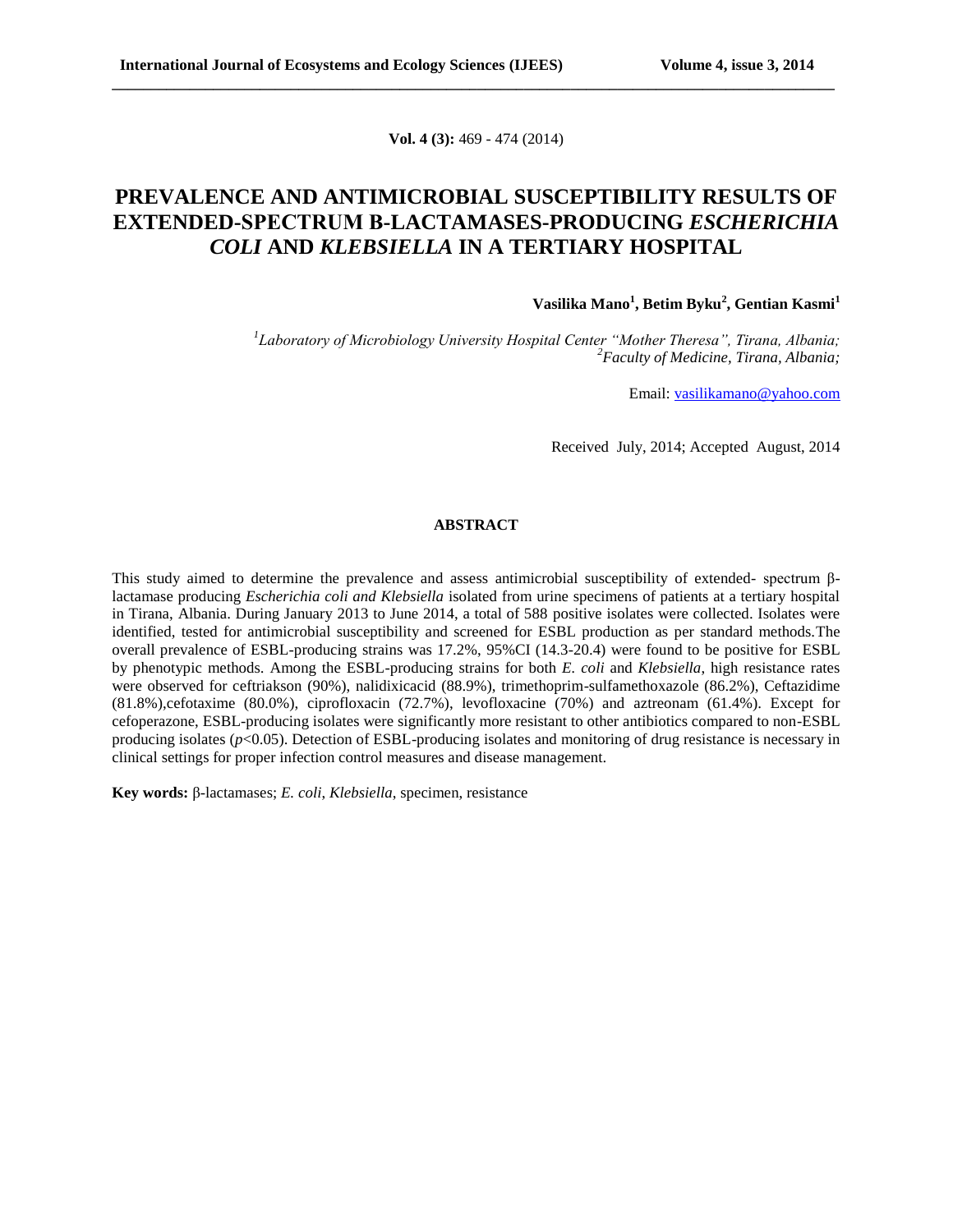**Vol. 4 (3):** 475 - 480 (2014)

**\_\_\_\_\_\_\_\_\_\_\_\_\_\_\_\_\_\_\_\_\_\_\_\_\_\_\_\_\_\_\_\_\_\_\_\_\_\_\_\_\_\_\_\_\_\_\_\_\_\_\_\_\_\_\_\_\_\_\_\_\_\_\_\_\_\_\_\_\_\_\_\_\_\_\_\_\_\_\_\_\_\_\_\_\_\_\_\_\_\_\_\_\_**

## **ECOLOGICAL STATUS ASSESSMENT OF SHKODRA LAKE USING AQUATIC MACROPHYTES**

### **Vilza Zeneli<sup>1</sup> , Lefter Kashta<sup>2</sup>**

*<sup>1</sup>Department of Biology, FNS, University of Tirana,Albania; <sup>2</sup>Research Center for Flora and Fauna, FNS, University of Tirana, Albania;*

Email: [m.vilza@hotmail.com](mailto:m.vilza@hotmail.com)

Received May, 2014; Accepted July, 2014

#### **ABSTRACT**

Macrophytes, or aquatic plants, are among the major groups of organisms that the Water Framework Directive (WFD) recommends that should be used in assessing the status of natural lakes. A survey of macrophyte composition and abundance at Shkodra lake was carried out during June 2013. Sampling was conducted along six transects selected within Albanian side of Shkodra lake. A total of 21 species were sampled and identified along all transects, from shore to water depth of 6m. *Potamogeton lucens*, *Potamogeton perfoliatus* and *Najas marina* were the most common macrophytes in the lake being found respectively at 62.8%, 55.2% and 30.4% of sampling points with vegetation in June 2013. Macrophyte index (MI), which reflect the nutrient status of a lake, was calculated and used as indicator of ecological status for Shkodra lake. The results indicate that the both sides of the lake, although differently, are impacted from human activity. The nutrient enrichment in northeastern side resulted to be "immense", meanwhile in southwestern side the macrophyte index indicate "heavy" nutrient enrichment.The mean MI of Shkodra Lake (all transects investigated) that correlates with its total phosphorus concentration during circulation time, results 3.49 and indicates an "immense" nutrient load, which corresponds to eutrophic conditon.

**Keywords:** macrophytes, macrophyte index, ecological status, Shkodra lake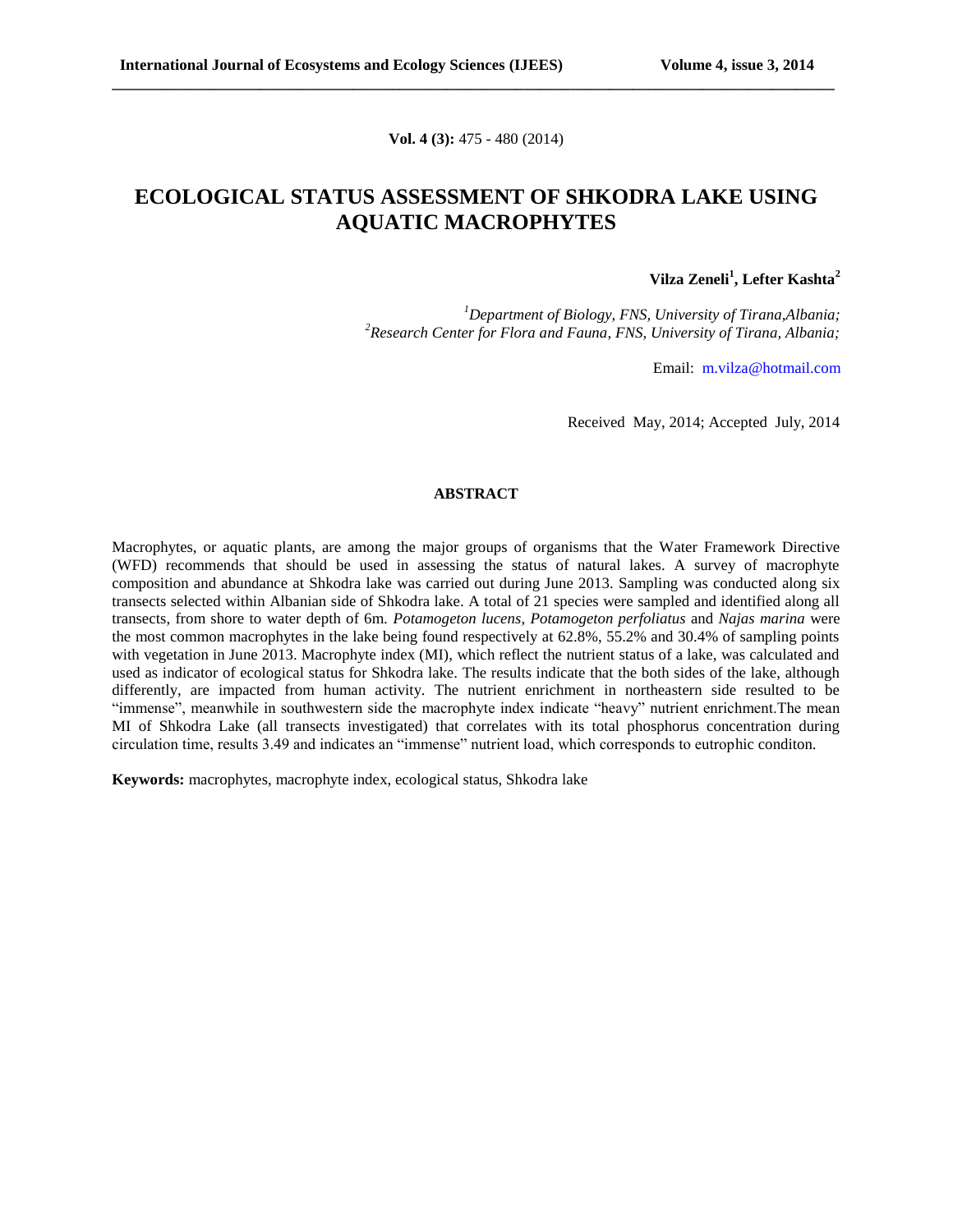**Vol. 4 (3):** 481 - 486 (2014)

**\_\_\_\_\_\_\_\_\_\_\_\_\_\_\_\_\_\_\_\_\_\_\_\_\_\_\_\_\_\_\_\_\_\_\_\_\_\_\_\_\_\_\_\_\_\_\_\_\_\_\_\_\_\_\_\_\_\_\_\_\_\_\_\_\_\_\_\_\_\_\_\_\_\_\_\_\_\_\_\_\_\_\_\_\_\_\_\_\_\_\_\_\_**

## **THE EFFECTS OF URBANIZATION ON SOIL RESOURCES IN SITNICA RIVER BASIN, KOSOVO**

**Valbon Bytyqi 1**

<sup>1</sup>*Department of Geography, FMNS, University of Prishtina, 10000, Prishtina, Kosovo;*

Email: [valbon.bytyqi@uni-pr.edu](mailto:valbon.bytyqi@uni-pr.edu)

Received May, 2014; Accepted July, 2014

### **ABSTRACT**

Sitnica River basin lies mostly in Kosovo Plain where the most fertile soils in entire Kosovo are. In the plain, lands are characterized by high fertility, thus they have a great potential for agricultural development. The vicinity parts of the basin lies in the hilly mountainous areas where soils have low fertility. Sitnica River is characterized by good natural conditions, which has led to most densely populated area in Kosovo. Rapid extension of urban and rural settlements has made changes in land cover; agricultural lands are excluded from primary use, and agricultural capacity is reduced with increasing of settlements in lands with high quality. This area was faced with uncontrolled urbanization, which has led to the degradation of agricultural land and changes in river basin, where in some cases floods are caused or the flood's risk is increased. In this study, Sitnica River basin (Kosovo) will be treated in different ways, such as morphology and water flows, soil resources, land use changes and the paper will give a contribution towards sustainable urbanization of settlements in order to preserve soil resources. In the study, there will be used aerial images and maps of different years, census data, to treat the problems in the Sitnica River basin.

**Keywords:** land use, degradation, urbanization, Sitnica River basin, Kosovo.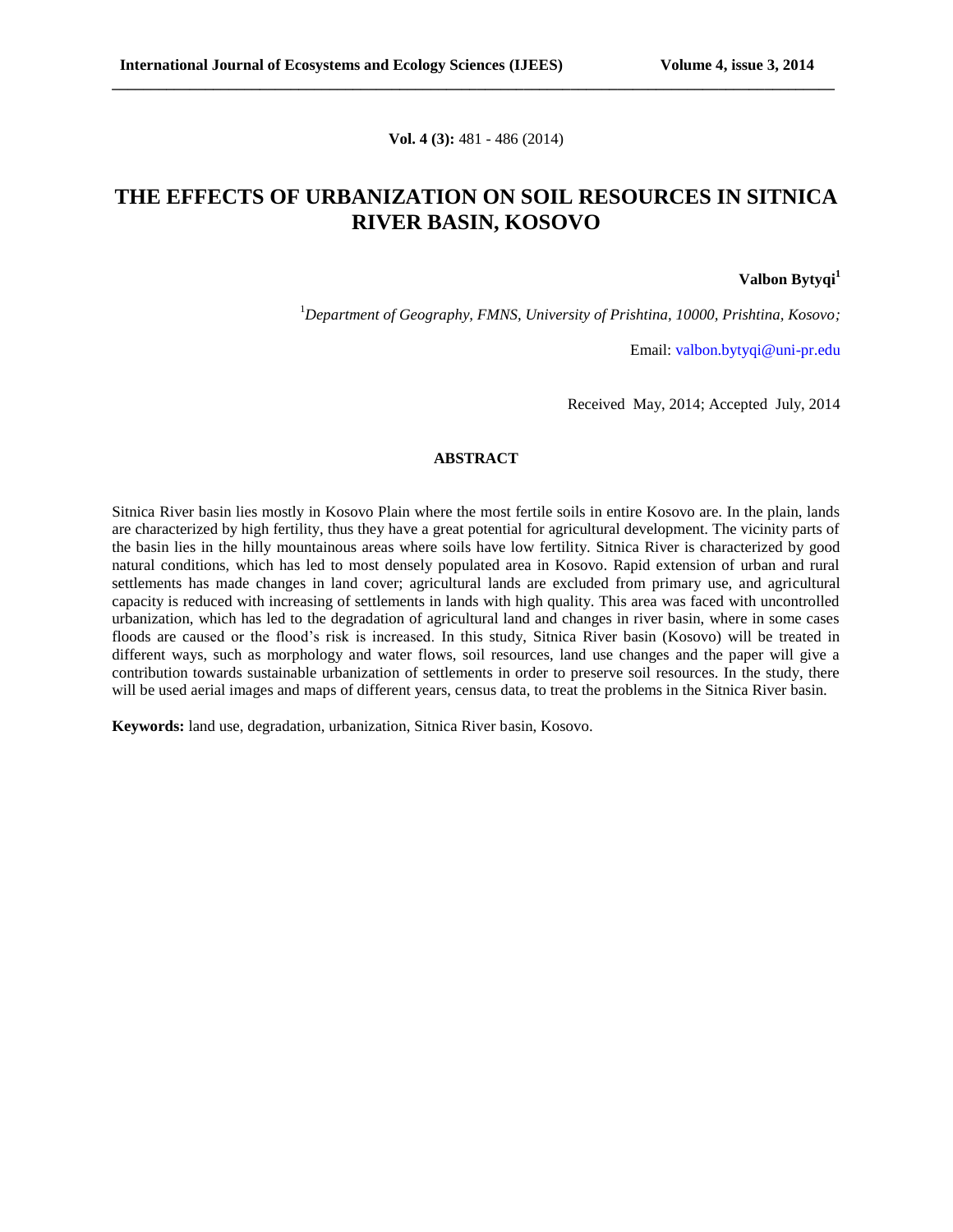**Vol. 4 (3):** 487 - 490 (2014)

**\_\_\_\_\_\_\_\_\_\_\_\_\_\_\_\_\_\_\_\_\_\_\_\_\_\_\_\_\_\_\_\_\_\_\_\_\_\_\_\_\_\_\_\_\_\_\_\_\_\_\_\_\_\_\_\_\_\_\_\_\_\_\_\_\_\_\_\_\_\_\_\_\_\_\_\_\_\_\_\_\_\_\_\_\_\_\_\_\_\_\_\_\_**

### **OLEUROPEIN EXTRACTED FROM OLIVE LEAVES, AN EFFICIENT INHIBITOR AGAINST THE CORROSION OF METALS AND ALLOYS**

**Efrosini (Teli) Kokalari<sup>1</sup> , Alketa Lame<sup>1</sup> , Xhensila Greca<sup>1</sup> , Albana Jano<sup>1</sup> , Yllka Bilushi<sup>2</sup>**

*<sup>1</sup>Department of Chemistry, Faculty of Natural Sciences Tirana, Albania; <sup>2</sup>Universiteti "Ismail Qemali" Vlora, Albania;*

Email[: efrosiniteli@yahoo.com;](mailto:efrosiniteli@yahoo.com)

Received May, 2014; Accepted July, 2014

### **ABSTRACT**

Corrosion is a naturally occurring phenomenon commonly defined as deterioration of metal surfaces caused by the reaction with the surrounding environmental conditions. Corrosion can cause disastrous damage to metal and alloy structures causing economic consequences in many aspects of the life. There are several ways to prevent corrosion. The use of inhibitors for the control of corrosion of metals and alloys which are in contact with aggressive environment is one among the acceptable practices used to reduce or prevent corrosion. Though many synthetic compounds showed good anticorrosive activity, most of them are highly toxic to both, human beings and environmental. It is very important to choose cheap and safety handled compounds to be used as corrosion inhibitors. The aqueous extract of olive leaves represent a great inhibitive action against the corrosion of carbon steel in acidic media. The principal active component in olive leaf extract is oleuropein, a natural product of the secoiridoid group. Oleuropein is a heterosidic ester of elenolic deteracid and 3,4-dihydroxyphenylethanol, containing a molecule of glucose, the hydrolysis of which yields elenolic acid glucoside and hydroxytyrosol. Oleuropein from the olive leaves was obtained by aqueous extraction in temperature  $60^{\circ}$ C acidified with HCl 0.1M ( $pH=3$ ), for four hours. The solution was stored at  $4^{\circ}C$  and in the dark. The product of extraction was analyzed with infrared (IR) spectroscopy, in order to define it's chemical structure. Also we defined the yield, density, pH and melting point of the product. The product of extraction result to be oleuropein and we propose to use it as corrosion inhibitor.

**Keywords:** extraction, olive leaf, oleuropein, corrosion inhibitor.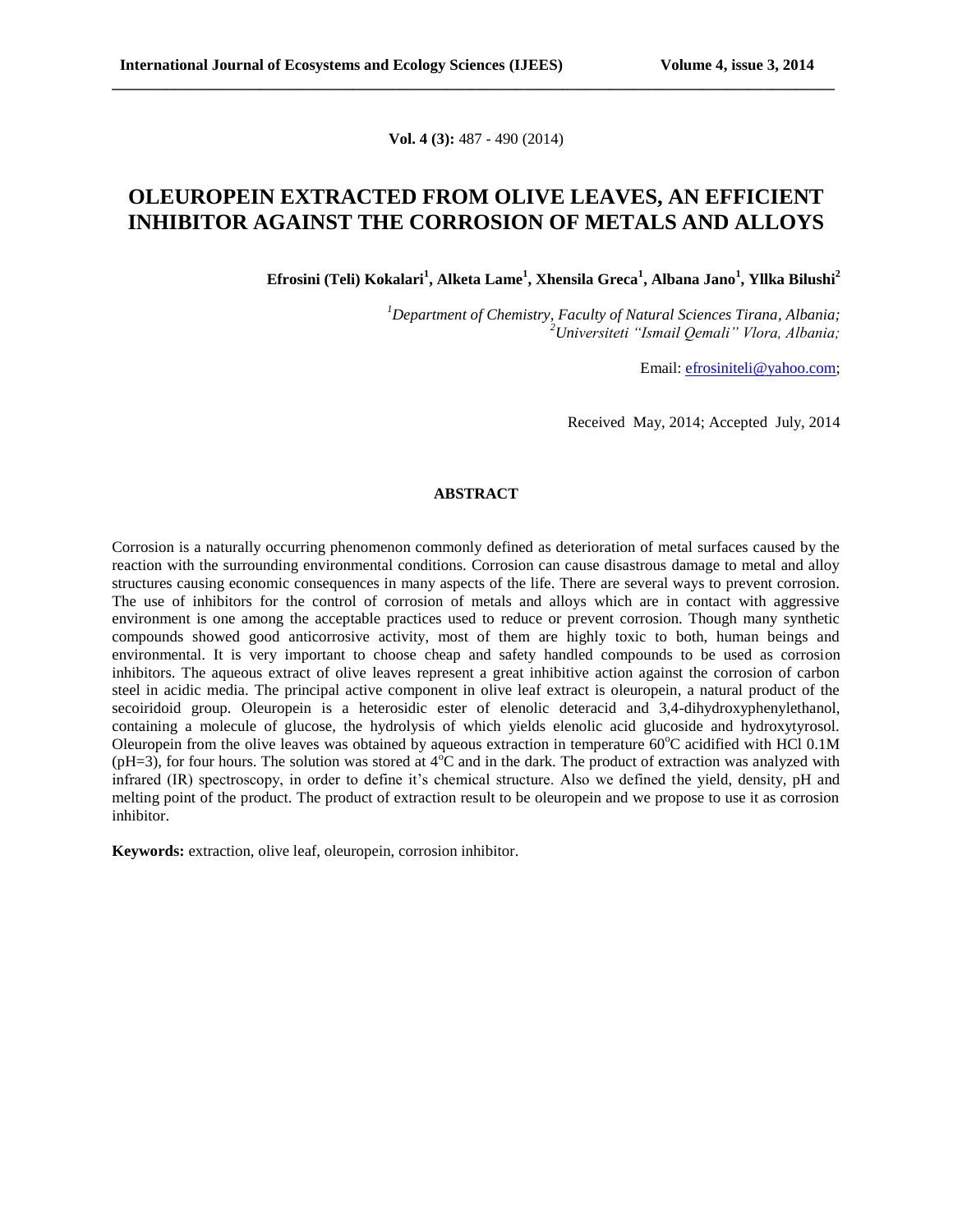**Vol. 4 (3):** 491 - 498 (2014)

**\_\_\_\_\_\_\_\_\_\_\_\_\_\_\_\_\_\_\_\_\_\_\_\_\_\_\_\_\_\_\_\_\_\_\_\_\_\_\_\_\_\_\_\_\_\_\_\_\_\_\_\_\_\_\_\_\_\_\_\_\_\_\_\_\_\_\_\_\_\_\_\_\_\_\_\_\_\_\_\_\_\_\_\_\_\_\_\_\_\_\_\_\_**

# **MIGRATING CORROSION INHIBITOR AGAINS PREMATURE FAILURE OF REINFORCED CONCRETE CAUSED BY PENETRATION OF AGGRESSIVE ENVIRONMENT**

**Alketa Lame (Galo)<sup>1</sup> , Efrosini Kokalari (Teli)<sup>1</sup> , Albana Jano<sup>2</sup>**

*<sup>1</sup>Department of Chemistry, Natural Science Faculty, Tirana University, Albania; <sup>2</sup> Faculty of Applied Sciences, Planetarium University of Tirana,Albania;*

Email: [alketalame@yahoo.com](mailto:alketalame@yahoo.com)

Received May, 2014; Accepted July, 2014

#### **ABSTRACT**

Most authors agreed that reinforcement corrosion is the most important causes of premature failure of reinforced concrete structure worldwide and generate a great research concern due to its effects on global economy. Inhibitors are added to concrete to improve its quality and integrity. In recent years the use of these inhibitors in producing high performance concrete has increased significantly as a result of aggressive environment. The report presents information related to corrosion protection method to extend the service life of reinforced concrete structures include amino alcohols accompanied with amino acid as migrate inhibitors. As (MCI) migration corrosion inhibitor was studied different concentrations of butanol-1 amin-2 refer 1g/L methionine. Such substances are selected in respect of their functional groups (aminic, carboxylic), electron-donor groups like aminic and alkylic groups, or electronattractor groups (electrophile agents like carboxylic group and atoms with high electronegativity), as well as the effect of carbon-chain length. Materials under investigation are two types of low alloy carbon steel marked as: Steel 39, Steel 44 (usually applied to concrete as reinforcing bars). The corrosion media consists in sulfuric acid in presence of chloride ions, in form of NaCl  $(H_2SO_4 \ 1M + CI \ 10^{-3}M)$ . Potentiodynamic polarization method is used for inhibitor efficiency testing. Potentiodymanic polarization measurements showed that the presence of MCI in concentration ratio 12g/L butanol-1 amin-2 with 1g/L methionine, referring the corrosion protection of steel 39 and steel 44, presents protection efficiency respectively 86.21% and 88.37% classified as very good for this extreme aggressive conditions.

**Keywords:** MCI, amino-alcohol, amino acid, steel bars, Tafel polarization.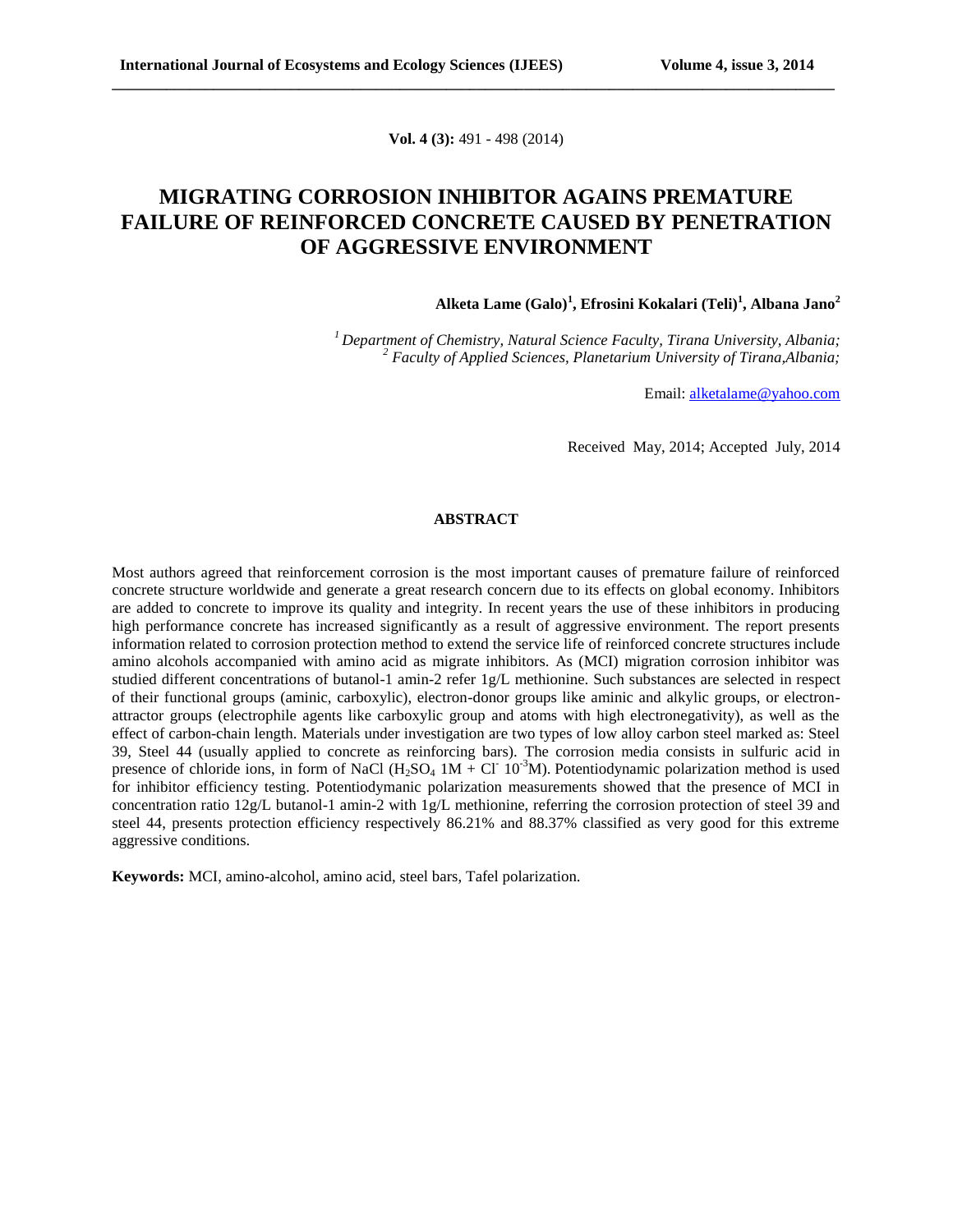**Vol. 4 (3):** 499 - 504 (2014)

**\_\_\_\_\_\_\_\_\_\_\_\_\_\_\_\_\_\_\_\_\_\_\_\_\_\_\_\_\_\_\_\_\_\_\_\_\_\_\_\_\_\_\_\_\_\_\_\_\_\_\_\_\_\_\_\_\_\_\_\_\_\_\_\_\_\_\_\_\_\_\_\_\_\_\_\_\_\_\_\_\_\_\_\_\_\_\_\_\_\_\_\_\_**

### **THE USAGE OF INFORMATION AND COMMUNICATION TECHNOLOGY IN PROMOTING THE CONCEPT OF VOLUNTEERING**

#### **Violeta Vidaček-Hainš, Jozef Bushati, Alenka Bencek**

*University of Zagreb, Faculty of Organization and Informatics in Varaždin, Croatia; University of Shkodra 'Luigj Gurakuqi', Albania; University of Zagreb, Faculty of Organization and Informatics in Varaždin, Croatia;*

Email: [vvidacek@foi.hr;](mailto:vvidacek@foi.hr) [jozef.bushati@gmail.com;](mailto:jozef.bushati@gmail.com) [albencek@foi.hr;](mailto:albencek@foi.hr)

Received July, 2014; Accepted August, 2014

#### **ABSTRACT**

Student participation in local community projects is an important part of any students' experience and further career development. Most of the volunteering projects conducted by students are linked to underrepresented groups of people, which include national minority groups, people with disabilities, low social income, age, gender. The main goal of this research is to promote the concept of volunteering amongst University students with an emphasis on the usage of information and communication technology. This technology is used for educational purposes, communication with media and networking. Networking is based on usage of a web platform for networking with the *Big Blue Button* tool. The main purpose of this web platform is communication in the international environment as a part of a international student research symposium. A web platform has been developed for the main purpose of enabling networking of students' researches. The quality of student volunteering projects is evaluated from a sample of 120 college and high school students participating at different volunteering projects. The data collection has been assessed using the Likert and semantic differentia scales. According to the research results, volunteering projects are a good model for developing social and professional competences and networking in the international environment, enabling students to better prepare for the post-graduate labour market. Further researches to be focused at are exchanges of examples of good practice within the international environment.

**Key words:** Volunteering, ICT, Social skills, Professional competences